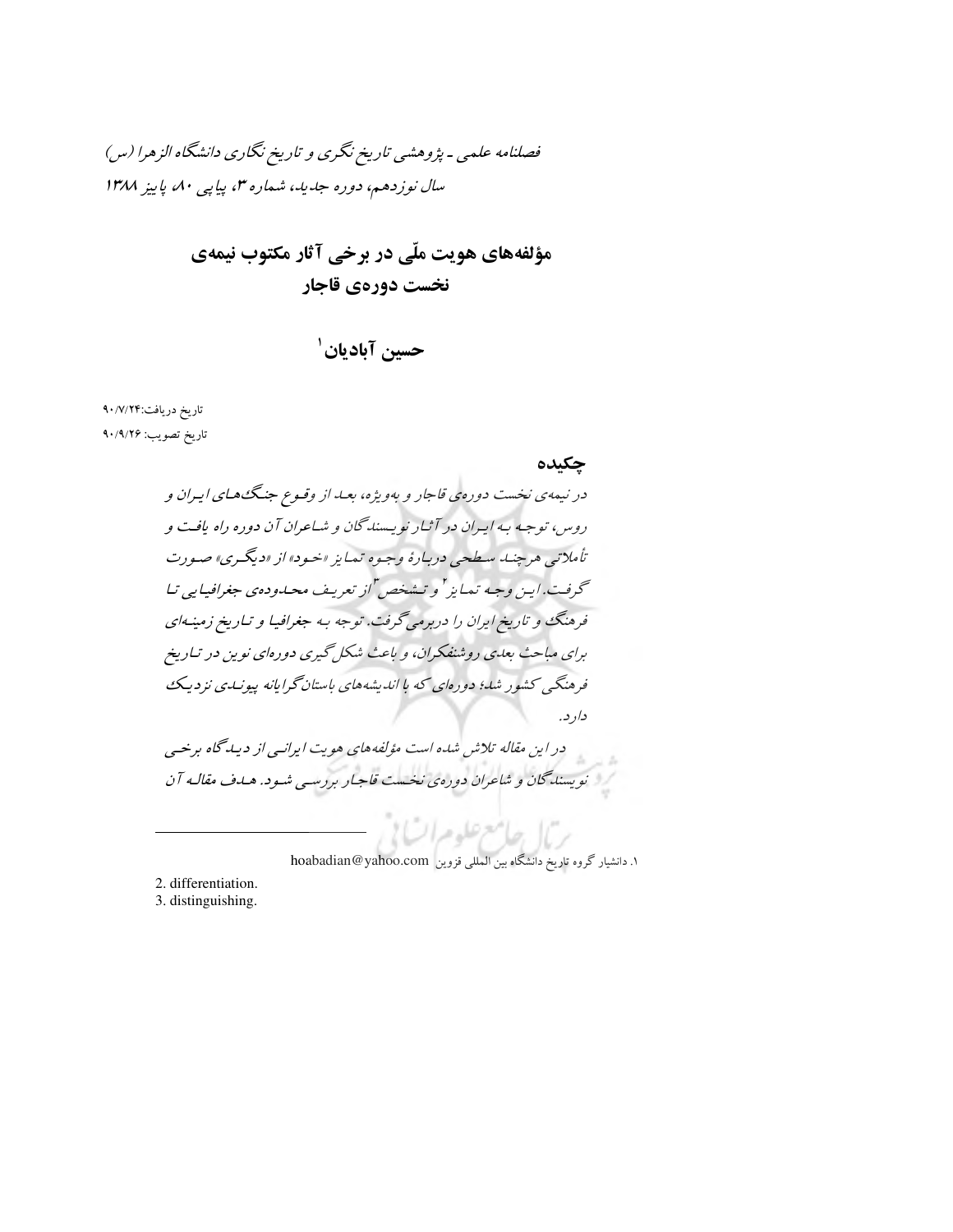است که د پشه های فکری و پرخپر مؤلفه های جنسش هبای باستان گرایانیه در دورههای ناصری به بعد را مشخص کند.

**واژه های کلیدی:** هویت ملّی، دورهی قاجار، جنگ هـای ایـران و روس، سرەنوپسى، باستان گراپى.

مقدمه

دورهي قاجار نقطهي آغاز برخورد ايران با دنياي خارج بـود. در اثـر ايـن برخـورد وجـوه تمـايز و تفارق «خود»<sup>۱</sup> از «دیگری» برجسته شد؛ بهعبارتی توجه به مفهوم «هویت»، بی آن که الزاماً دربارهی آن سخنی به مبان آید، در برخی آثار مکتوب دورهی نخست قاجار ظاهر شد. در این زمان تـلاش می شد تا «خود» از راه «شناسایی دیگری» شـناخته شـود، البتـه بازتـاب ایـن دوره در آثـار مکتـوب ايراني، با مقولههايي مثل «آگاهي»<sup>٬</sup> (شعور به غير) و «خودآگاهي»<sup>۳</sup> (شـعور بـه خـود) و وقـوف بـه وجوه مميز و مشخص هويت ملّى با اتكا به تاريخ بـومي همـراه نبـود. اگرچـه توجـه بـه «خـود» در اندیشههای رایج این زمان بارها موضوع توجه واقع شد، در اغلب موارد، درنتیجـهی سـطحیبـودن این توجه بخشی مهم از تاریخ ایران که با اسلام ممزوج است نادیده گرفتـه شـد. ایـن امـر نـه تنهـا آگاهي از هويت ملّي را در لايههاي عميق خود ناممکن مي کرد، گاه موجب تحقير ميـراث ملّـي و تمدن کشور هم می شد.

در این مقاله مقصود از دورهی نخست قاجار، سالهای حکومت آقا محمدخان، فتحعلـی شـاه و محمدشاه قاجار است. بدون تردید جنگ های ایران و روس برجسته ترین حادثـهی دوران سـاز ایـن دورهی تاریخی است. در دوری نخست قاجار، در کنار دیوانیان و وقایع;نگاران دربـار، روحانیـان و سفرنامهنویسانی که هند، روسیه و اروپا را از نزدیک دیدند، شاعران نیز بودند که به مقولهی هویت

3 .self-consciousness.

۱. در اینجا مقصود از اصطلاحات خود (self) و دیگری (the other) معنای مورد نظر ادوارد سعید در *شرق شناسی* است.

<sup>2.</sup>consciousness.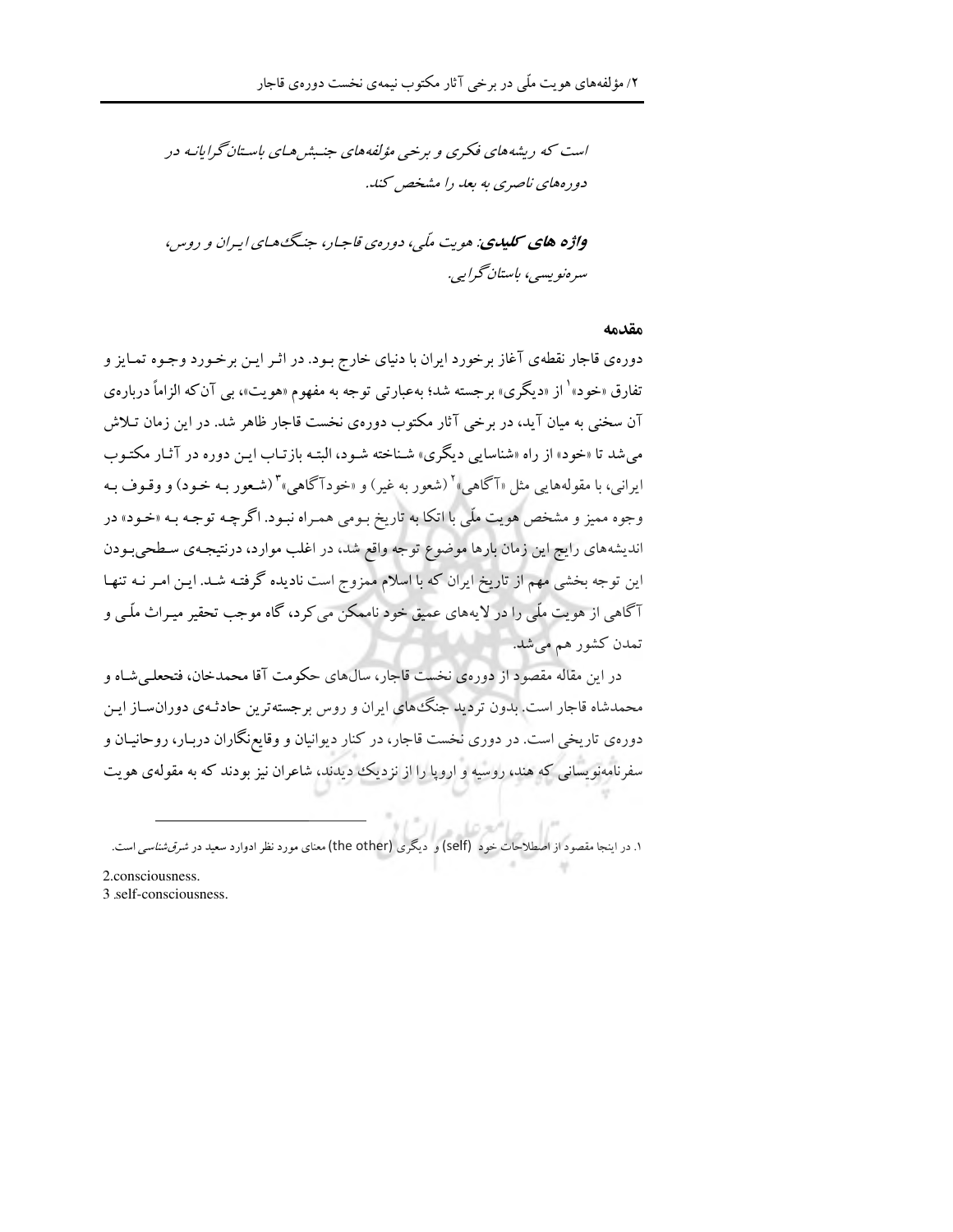ملي با اتکا به نوعي نگاه تاريخي توجهي ويژه داشتند، بنـابراين نوشـتههـاي مورخـان، ديـوانهـاي شاعران، نامههای دیوانسالاران، سفرنامهها و متونی مانند احکام و فتواهایی که در زمـان جنگ بـا روسیه صادر می شد، از منابع بررسی اندیشهی نویسندگان و شاعران آن عصر دانسته می شوند. ایـن منابع برای فهم مقولهی هویت ملی در آن دورهی تاریخی، بسیار اهمیت دارند.

روانشناسان فردی و اجتماعی باور دارند که به هنگام ظهور بحرانها، جـستوجـو بـرای فهـم «هویت» یا تلاش برای بهدست آوردن آن شکل میگیرد. این تـلاش در سـطح فـردی و اجتمـاعی بهواقع برنامهای آگاهانه برای پاسخ گفتن به معضلات میشـود، چنـین بحرانـی در تـاریخ جدیـد و معاصر ایران با مقولهای به نام استعمار شکل گرفت و در ابتدا با وقوع جنگ هـای ایـران و روس بـه اوج خود رسيد.

این مقاله قصد دارد تا با تحلیل محتـوای برخـی منـابع مکتـوب نیمـهی نخـست دورهی قاجـار، دربارهی هویت ملّی و دیدگاه تاریخی برخی نویسندگان و شاعران در آن دوره بحث کند. پرسش اصلی مقاله این است کـه صـرف نظـر از میـراث دورهی ایـران اسـلامی، در دورههـای پـس از آن، اندیشهی باستانگرایی و بحث هویت ملّی، از چه زمانی آغاز شد و نخستین منادیان آن چه کـسانی بودند؟ آیا طرح این عده از مقولهی هویت ملبی بـا واقعیـات تـاریخی منطبـق بـود یـا خیـر؟ کـدام استنباط تاریخی در شکل گیری این دیدگاه مؤثر بود؟

فرضیهی تحقیق این است که بخشی از نویسندگان این دوره و ادوار بعد، بـدون در نظرگـرفتن میراث اسلامی ایران در جستوجوی تعریف هویت ملّی کشور برآمدند. ضرورت طـرح موضـوع این است که هنوز مباحث دربارهی ویژگیهای هویت ملی ایران در برخی مجامع علمی رایج است و لازم است ریشههای طرح این مباحث روشن شود، بنابراین هدف مقالـه جستوجـوی تبـار اندیشههای باستانگرایانه و رسیدن به تعریفی از هویت ملی است کـه بـدون در نظرگـرفتن میـراث اسلامی ایران ناممکن است. اسل و مطالع

رمال حامع علوم ال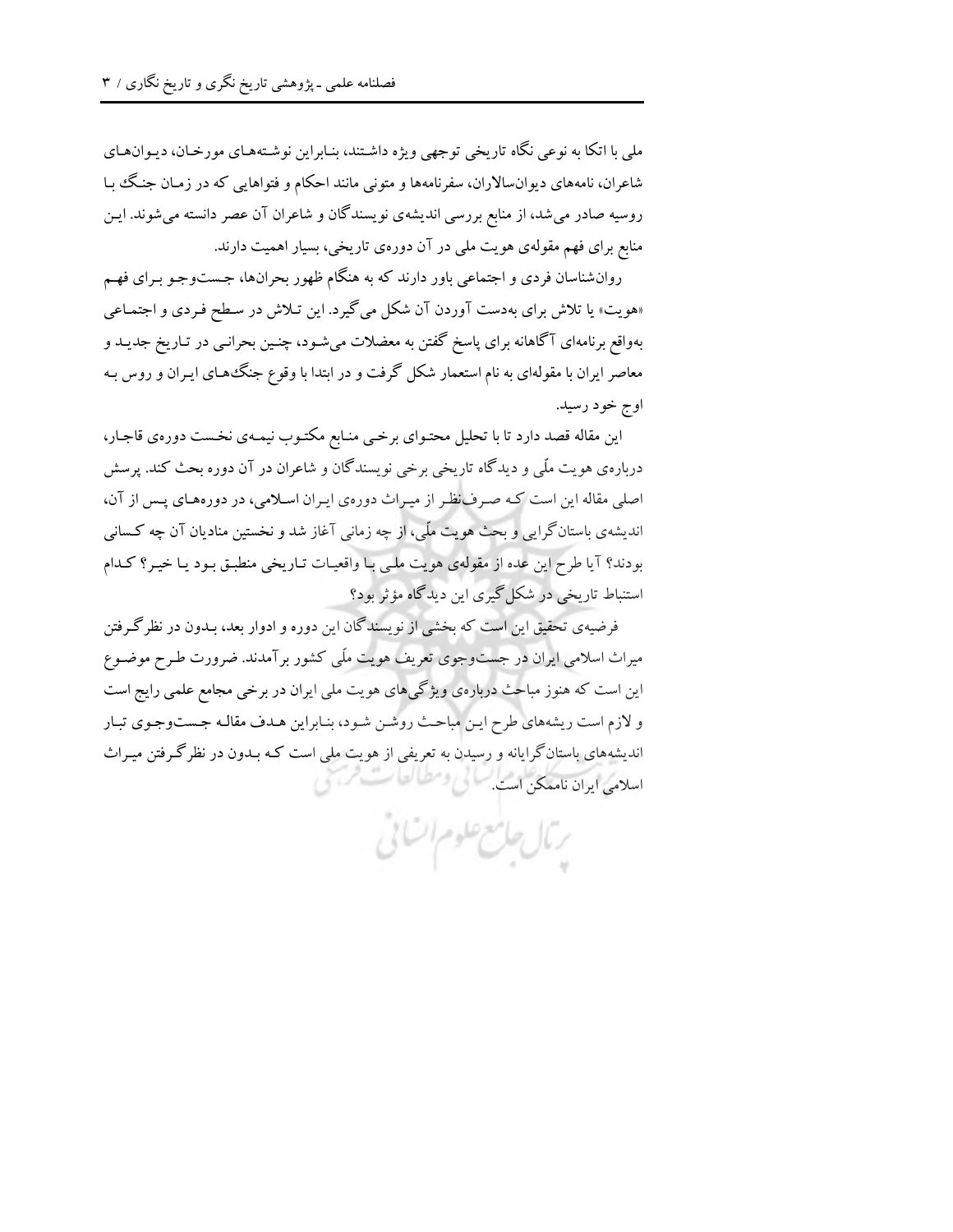۱. جغرافیای ایران و هویت ملّی تا پیش از تأسیس سلطنت قاجارها، قلمروی خاک ایران از کرمان تـا دجلـه، و از سـاحل عمــان تـا دربند باکو گسترده بود. آذر بیگدلی، شاعر همءصر کریمخان زند، ضمن مدح کـریمخـان چنـین سروده است: خورشید تو تا سایه بر این مملکت افکند «از عدل تو ایران همه در امن و امان است از ساحل عمان همه تا ساحت دربند» از خطهی کرمان همه تا دجلهی بغداد

(آذر سگدلی، ۱۳۷۸: ۸۲۰)

در آثار این دوره تعریف دقیقی از مرز ٰ جغرافیابی دیده نمیشود. گـاهی قلمـروی یـک ایالـت، مرز یا دارالمرز خوانده میشد. محمد فتحالله ساروی، مورخ معاصر آقامحمـدخان و نویـسنده، تاریخ محم*دی*، گیلان را «دارالمرز» خوانده است (ساروی، ۱۳۷۱: ۲۱۳)، اما همان زمان غربی ها تعریف نسبتاً دقیق تری از مرزهای ایران نوشتهاند؛ مثلاً سرجان مـالکوم، فرسـتادهی کمپـانی هنـد شرقی، که در ابتدای سلطنت فتحعلی شاه چند بار برای انجام مأموریتهایی از ایـران بازدیـد کـرده بود، در تاریخ مشهور خود، *تاریخ ایران*، مرزهای ایران را چنین توصیف می کند: «از جانب جنوب به خلیج فارس و دریای هند، و از سمت مشرق و شمال شـرق بـه آب سـند و رود جیحـون منتهـی می شود. شمال آن به بحر خزر و کوه البرز، و مغرب آن به بحر فرات می پیوندد.» (مـالکوم، ۱۳۶۲:  $(Y \cdot$ 

در نخستین سال@ای حکومت قاجارهـا نیـز نویـسندگان و شـاعران تـصور دقیقـی از موقعیـت جغرافیایی ایران و سرحلّات آن نداشتهاند؛ برای مثال فضل(لله خاوری، مورخ عصر فتحعلیشاه، در *تاریخ ذوالقرنین* حدود ایرانزمین را از کوههای قفقاز تا گرجستان و داغستان می داند که «قرین بـه خاک روس است». او مرز جنوبی را تا حدود کرمان و دریای هندوستان دانسته است. خـاوری بـه طریقی که بر ما معلوم نیست، مدعی است طول ایرانزمین از شمال تا جنوب سیصدوسی فرسنگ، و عرض آن از رود جیحون تا رود دجله «به خط مستقیم» دویستوسیزده فرسنگ است. (خـاوری،

1.boarder.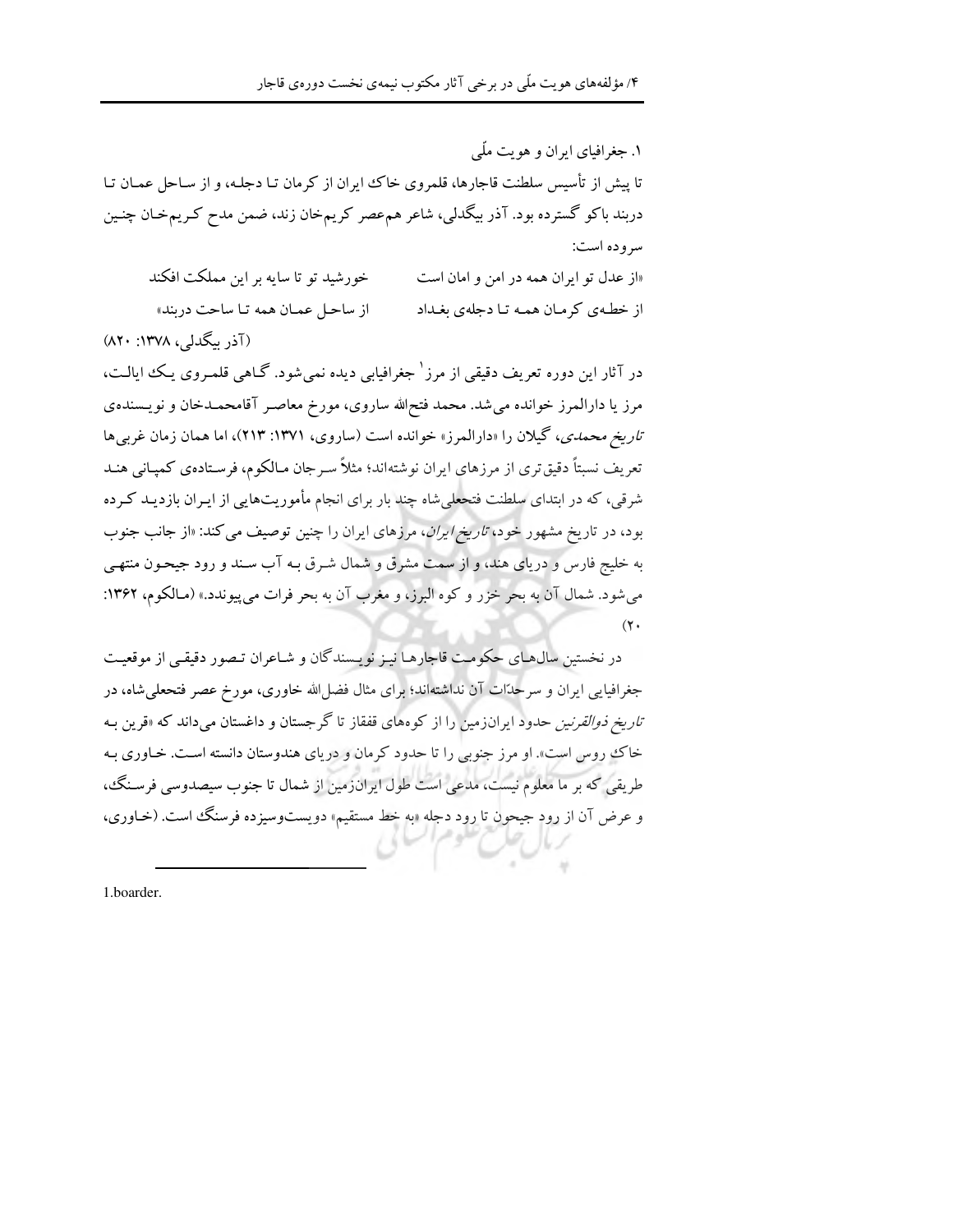۱۳۸۰: ۱۳) این مورخ زمانی که از شیوع وبا در سرتاسر کشور سخن بهمیان آورده، در بیتـی دربـاره $\circ$ جغرافیای ایران چنین گفته است: «نجست از این پلا یک کس، نرست از این عنا یک تن در جیحون تا به رود دجلـه، از قفقـاز تـا عمان»

#### (خاوری، ۱۳۸۰: ۵۴۹)

جغرافياي ايران در قالب واژههايي مثل «مرز»، «دارالمرز»، «ثغر»، «واسطه»، «سـامان» و «سـرحد» تعریف میشد، هرچند نشانی در دست نـداریم تـا اثبـات کنـیم بـهکاربرنـدگان ایـن واژههـا تلقـی مشخصی از مفهـوم جغرافیـای سیاسـی داشـتهانـد. چنـین واژههـایی، در دیـوانهـای اشـعار، در تاریخنگاریها و در احکام و فتواهای فقهی نیز راه یافته است؛ برای مثال شیخ جعفر کاشفالغطا، هنگام صادرکر دن یکی از احکام جهادی خود، اهالی ایران را سکنهی عراق، فارس، آذربایجـان و خراسان خواند و از آنها خواست به جهاد علیه کفار برخیزند و شمشیرها را بـرای حفـظ اسـلام از نیام بر آورند و بدانند که «مقتول ثغور آذربایجان در دفاع [در برابر]اهل کفر و طغیان برای حفظ اسلام و مسلمین، و حراست ناموس مؤمنات و مؤمنین مانند شهدای کربلاست.» (قـائم مقـام فراهـانی، ۱۳۸۰:  $(10)$ 

میرزاصادق وقایع;نگار مروزی، دیگر مورخ هم عصر فتحعلـیشـاه، در *تـاریخ جهـان7را* قلعـهی ایروان در مرکز ارمنستان را «...در حقیقت درب آذربایجان، بـل ثغـر معمـورهی ایـران...» معرفـی می کند (وقایع نگار مروزی، بی تا: ۱۹). محمدهاشم آصف مشهور بـه رسـتمالحکمـا هـم از سـرحد روم یا همان عثمانی، با تعبیر «خاک پاک ایران» یاد میکند (رستمالحکمـا، ۱۳۸۲: ۳۰۳)، در واقـع از این زمان به بعد واژهي «ایران» به جاي «ممالک محروسه» بارها در منابع آمده است.

واقعیت این است که در هنگامهی جنگ های ایران و روس «حبّ وطن» بیش از پیش بـه آثـار شاعران و نویسندگان این دوره راه یافت و قلمرو و جغرافیای کشور، موطن کسانی خوانده شد که هویت ایرانی دارند. این مضمونها در آثار دورههای بعـد، بـیش از پـیش برجسته شـد و بـرای از دست رفتن بخشی از این موطن، اشعار حسرت بار سروده شد. وصال شیرازی سروده است: «شهریارا خبرت هست که روس منحوس کار بر مُلک و ملک در هم و دشوار گرفت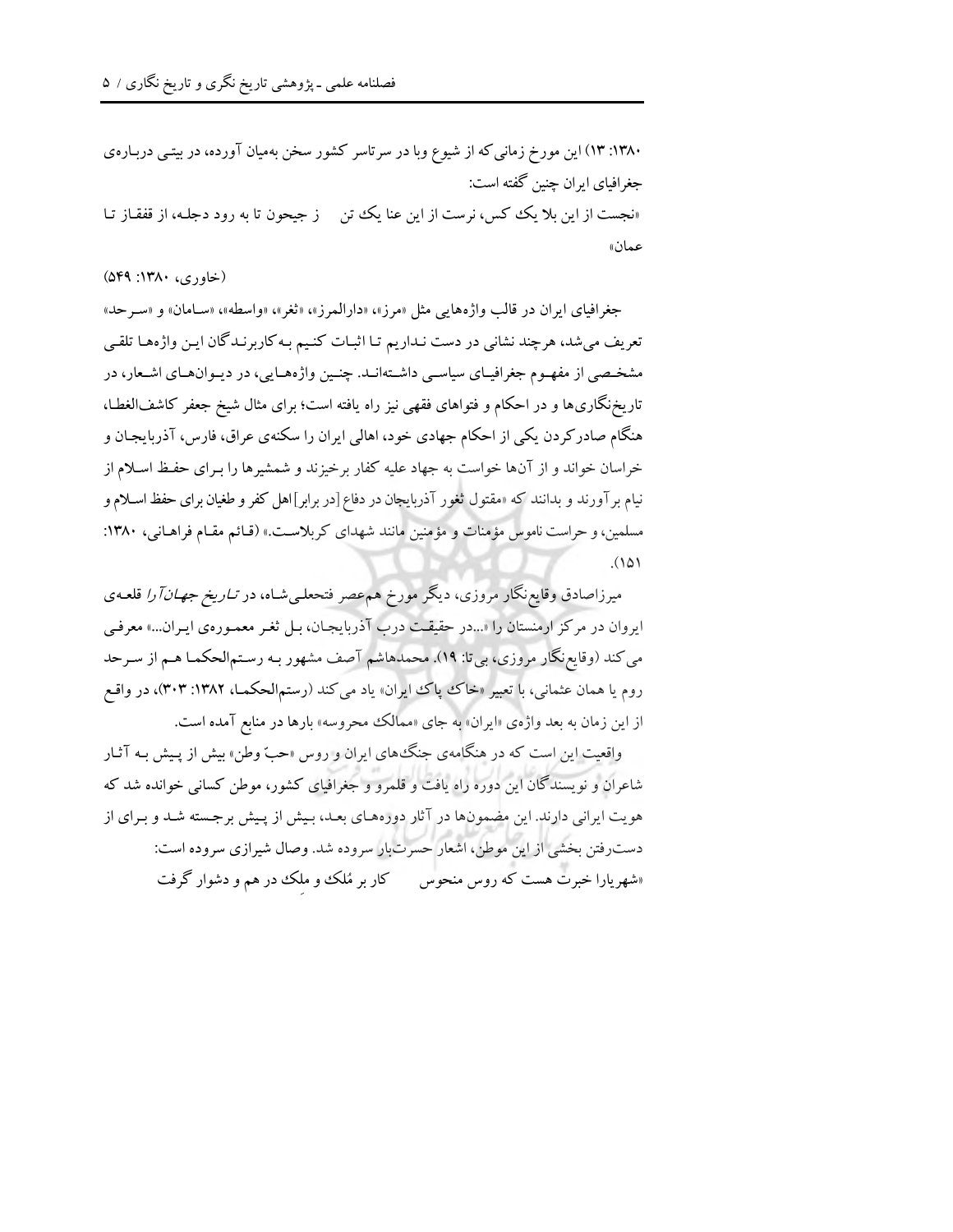ابروان نيز كنون تا دژ سردار گرفت خود همين شوشي و تفليس نه بس بود او را بنگه کف شـد و لشـکر کفـار گرفت» آذرآباد که بُد سرحد اسلام، ای شاه (وصال، ١٣٧٨: ٧۴)

در این اشعار آذربایجان «سرحد» اسلام شمرده شده است؛ بهعبارتی از دیدگاه وصال هویت سرزمینهای از دست رفته در جنگ های ایران و روس، با اسلام عجین شده است و اسلام جزء لاینفک هویت ایران است؛ به همین دلیل تصرف شوشی، تفلیس و ایروان به دست روس ها، تعدّی «کفر» به اسلام تلقی شده است. نکتهی مهم این است که وصال هم این ابیات را بر اساس هیجانهای اجتماعی دورهی خویش سروده و شاید بیشتر رعایت وزن و قافیه را در نظر داشته است، زیرا همین شاعر چنانکه خواهیم دید، در موقعیتی دیگر، در اشعار خویش سخنانی دیگر مطرح کرده است که با مضمونهای بالا تناقضی آشکار دارند.

ویکو، فیلسوف تاریخ ایتالیایی، میگفت انسانها تاریخ خود را میسازند و تنها چیزی را می توانند درک کنند که خود ساختهاند. از نظر وی انسانها برساختههای تاریخی خویش را به قلمروی جغرافیا نیز بسط میدهند و بنابراین تمایز نهادن بین قلمروهای جغرافیایی ، ساختهی خود انسانهاست، حتى محلها و مناطق جغرافيايي هم تعريف شدهى خود انسانهاست.' پس تأكيد بر جغرافیا برای مسجل کردن تفاوت و تمایزها میان خود و دیگری است.

از چنین دیدگاهی تأکید نویسندگان و شاعران دورهی قاجار به جغرافیای ایران بسیار اهمیت دارد. به نظر نویسندگان و شاعران مورد نظر ما در این مقاله، تفاوتهای بین ایرانیها و غیرایرانیها، حتی شامل اقوام همسایه نیز میشود، قضاوتی که به نظر ما مبتنی بر واقعیت نبوده است.

> بشسكاه علوم انساني ومطالعاء ۱. همچنین نک؛ *شرقشناسی، ص* ۱۹.

ادوارد سعید به نقل از ویکو آورده است: «این انسانها هستند که تاریخ خویش را میسازند، و آنچه آنان می توانند بداننـد دقیقـاً همان چیزی است که خود ساختهاند. این ایده را به حیطهی جغرافیا هم می توان گسترش داد: زیرا هم هستیهای جغرافیـایی و هم هستی های فرهنگی–اگر هستی های تاریخی را متذکر نشویم–نظیر محلههـا، منـاطق، بخـش٥حای جغرافیـایی مثـل «شـرق» و «غرب»، همگی ساختهی دست انسانها هستند.»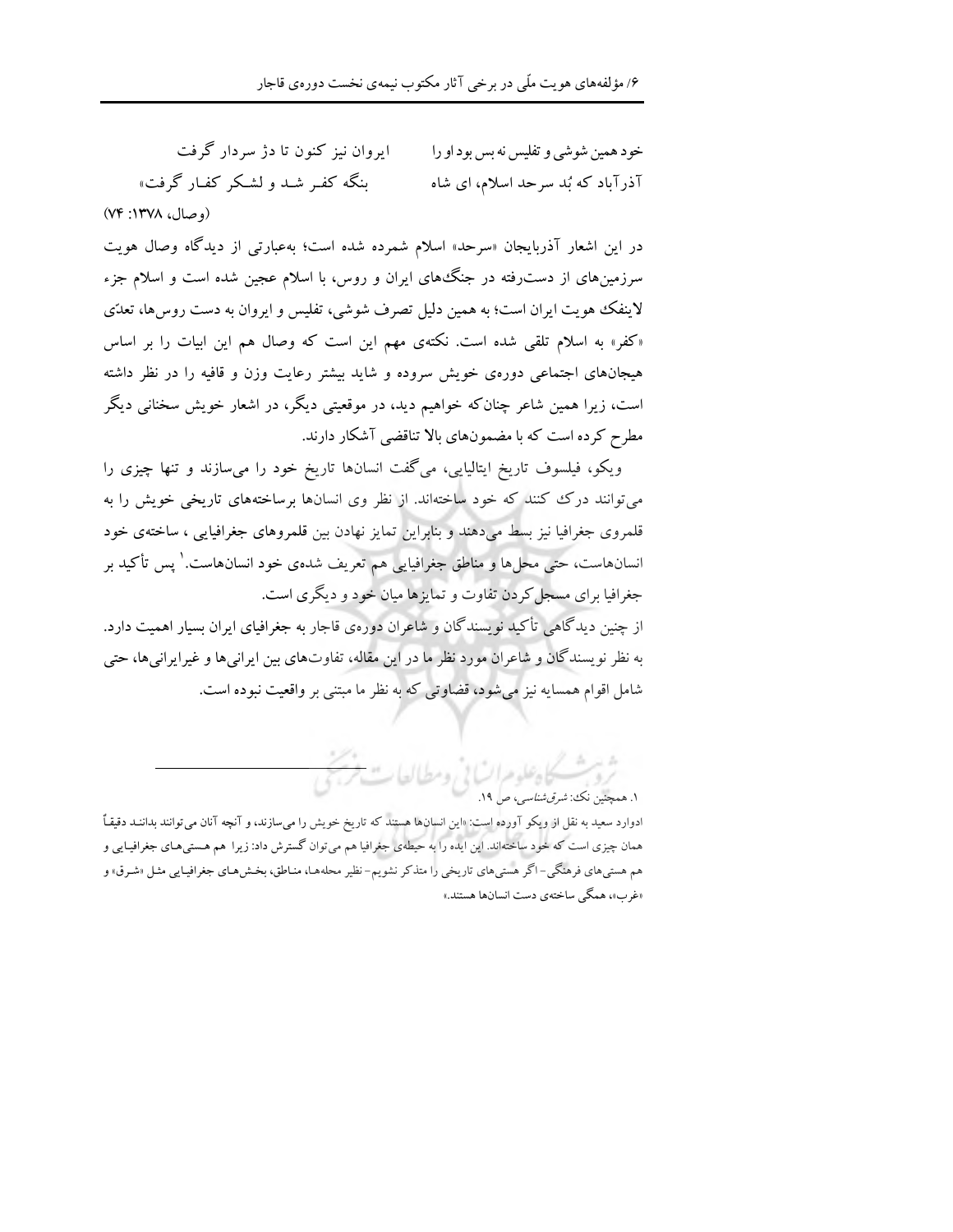۲. مؤلفههای تمایز فرهنگی ایرانی از غیرایرانی تأکید بر جغرافیای ایران، فقط برای شناخت هویت سکنهی فلاتی که بهدلیل ویژگیهای مـشترک فرهنگی و قومی و تاریخی، ایرانی خوانده میشدند، نبود، در عـین حـال تأکیـدی بـر تمـایز بـین سکنهی این فلات با اقوام همجوار نیز بود. در برخی منابع، گاه اشتباههای آشکار بروز می کرد کـه با واقعیت تـاریخی مغـایرت داشـت، مـثلاً تـاریخ نگـار خـاص جنـگـهـای ایـران و روس، یعنـی عبدالرزاق مفتون دنبلی، مورخ هم،عصر فتحعلیشاه، در اثر مشهور خویش، *مآ ثر سلطانیه،* میiویسد: «نادرشاه افشار از خراسان طلوع کرد و افغان و عثمانی را از عـراق و آذربایجـان بدوانیـد و سـاحت ایران را از وجود بیگانه بپرداخت» (دنبلبی، ۱۳۵۱: ۱۰۳). ایـن نـشان مـیدهـد، حتـبی کـسی چـون عبدالرزاق دنبلی با تأثیریذیری از شرایط زمان خود، به این نکته توجه نداشت که افغانها جزئبی از هويت جمعي فلات ايران بودهاند و نبايد آنها را بيگانه دانست. به يـاد داشـته باشـيـم قلمرويـي كـه امروزه افغانستان خوانده می شود، در نیمههای سلطنت ناصرالدین شاه از ایران جدا شد، هر چند ایـن جدایی را هم نمی توان دلیلی بر بیگانگی آنها با تاریخ ایران دانست.

نداشتن «آگاهی تاریخی» بر قضاوت میرزاصادق وقایع نگار مروزی هم تأثیر گذاشت، آن *گ*اه که در شرح حملهی افغانها می نویسد: «گلستان ایران از خزان تطاول افغان، از دل ویران اهالی خراب تر شد» (وقايع نگار، بي تا: ۸۵). واضح است بـا اينكـه افغـان هـا هويـت قـومي ` خـاص داشتند، از نظر هویت فرهنگی، یعنی در زبان، آداب و رسوم، هنجارها و آیینها، نمـی تـوان آنها را از تاریخ ایران بیرون راندهشده پنداشت، بلکه جدایی آنها را می توان نتیجهی شورشی داخلی از سوی قومی از اقوام متعدد ایرانی دانست.

میـشل فوکـو در *تبارشناسـی دانـش بـ*ه ایـن نکتـه اشـاره مـی کنـد کـه همیـشه در یـک دورهي خاص تاريخي كه زمان و فضاي مشخصي به وجـود مـي آيـد، مجموعـهاي از قواعـد بی نام و نشان شکل می گیرند که در قلمروهای گوناگون اجتمـاعی، اقتـصادی، جغرافیـایی و

۱. منظور از هویت قومی سنن، آداب و رسوم، گویش محلی و خلاصه مناسبات اجتماعی خاصی است کـه مخـتص یـک قـوم، بهخصوص بخشی از افغانهاست. هویت قومی در این مقاله جزئی است از هویت ملی، یعنی نسبت آنها عموم و خصوص مطلق است.این هویت مختص قومی خاص در درون مرزهای ایران است.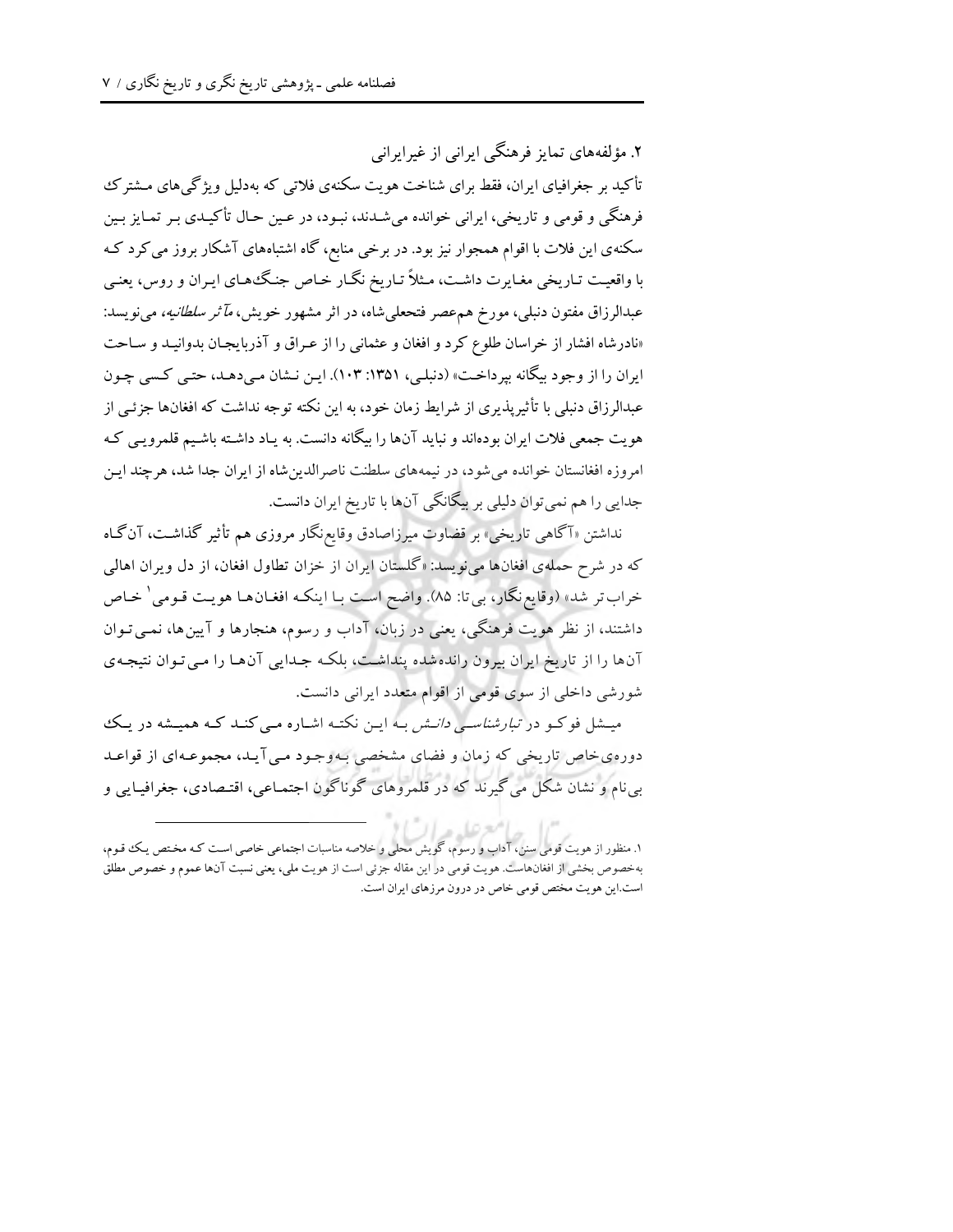البته با زبانی مشخص بازتاب پیدا می کنند (Foucault, 1972:117). به نظر می رسد فضای تاریخی ایران بعد از وقوع جنگ های روسیه، راه را برای شکل گیری ادبیات و نوع خاصی از آنچه می توان آن را *کار کرد زبانی* دانست، هموار کرد. این فضا در جست وجوی آن سود تبا هویتی برای ساکنین فلات ایران خلق کند؛ هویتی که لزوماً واقعیت نداشت. این کوشش بـه نادیده گرفتن اشتراک های فرهنگی و تاریخی ایرانیان با اقوام همجوار خود منجر شد.

آرایی که تاکنون ذکر شده، داوری کسانی بود که طبق شواهد، از ایران خارج نشده بودند، اما گروهی که یا را از ایران بیرون می گذاشتند، تفاوت بین خود و دیگری را به شکلی ملموس تر بیـان می کردند و در نظر آنها تمایزهای فرهنگی بیشتر معنا می یافت. میرعبداللطیف شوشتری که چندی در هندوستان مقیم شده بود در کتاب مشهور خویش، *تحفهالعالم*، به این موضوع اشاره می کند که بين ايراني و غيرايراني تفاوت و تمايز فرهنگي و بهويژه مذهبي وجود دارد. به نظر او ايراني بر مدار فرهنگ خويش زندگي مي كند و به قول او به همين دليل «ايرانيان...آسان گردن به قـلادهي فرمـان احدی درنیارند؛ خاصه با مردم بیگانه، خصوص با تخالف مـذهب، فرمـانبـرداری را روا ندارنـد و تسلط غير مذهب با حياتشان جمع نشود» (شوشتري، ١٣۶٣: ٢٧١).

شوشتری مانند وصال شیرازی هویت ایرانی را بـا اسـلام ممـزوج مـیدانـست و اسـلام را جـزء لاینفک هویت ملّی ایرانیان معرفی می کرد. در نظر عدهای دیگر از نویسندگان این دوره وجه تمایز «خود» از «دیگری» زبان بود، به عبارتی از نظر آنها زبـان وجـه ممیـزهی ملّیـت یـک ملـت اسـت. برخی از قائلان به این نظر چنان افراط کردند که برای نخستین بـار، سـخن از سـرەنویـسی بـه میـان آمد.

عدهای تصور کردهاند بحث سرهنویسی از دورهی ناصری شکل گرفت، حال آن که ریشههـای این گرایش را می توان به دورهی فتحعلی شاه بازگردانید. در این زمـان میـرزا رضـی تبریـزی، منـشی آذربایجانی فتحعلی شاه، پاسخ شاه را به نامهی ناپلئون بناپارت به فارسی سره نوشته است: «آغاز نامـه، نـام یاک آفرینندهی روان و تن از آب و خاک است، که نه کاخ بلنـد گـردون را بـی نمونـه نمایـان و [پی] یاوری کاردان برافراشت و مهر و ماه و ستارگان در هیر یک، فیروزان و گیردان ساخت...» (فرهاد میرزا معتمدالدوله، بی تا: ۲۷). این گرایش در دورهی محمدشاه قاجار تـشدید شـد، بـهویـژه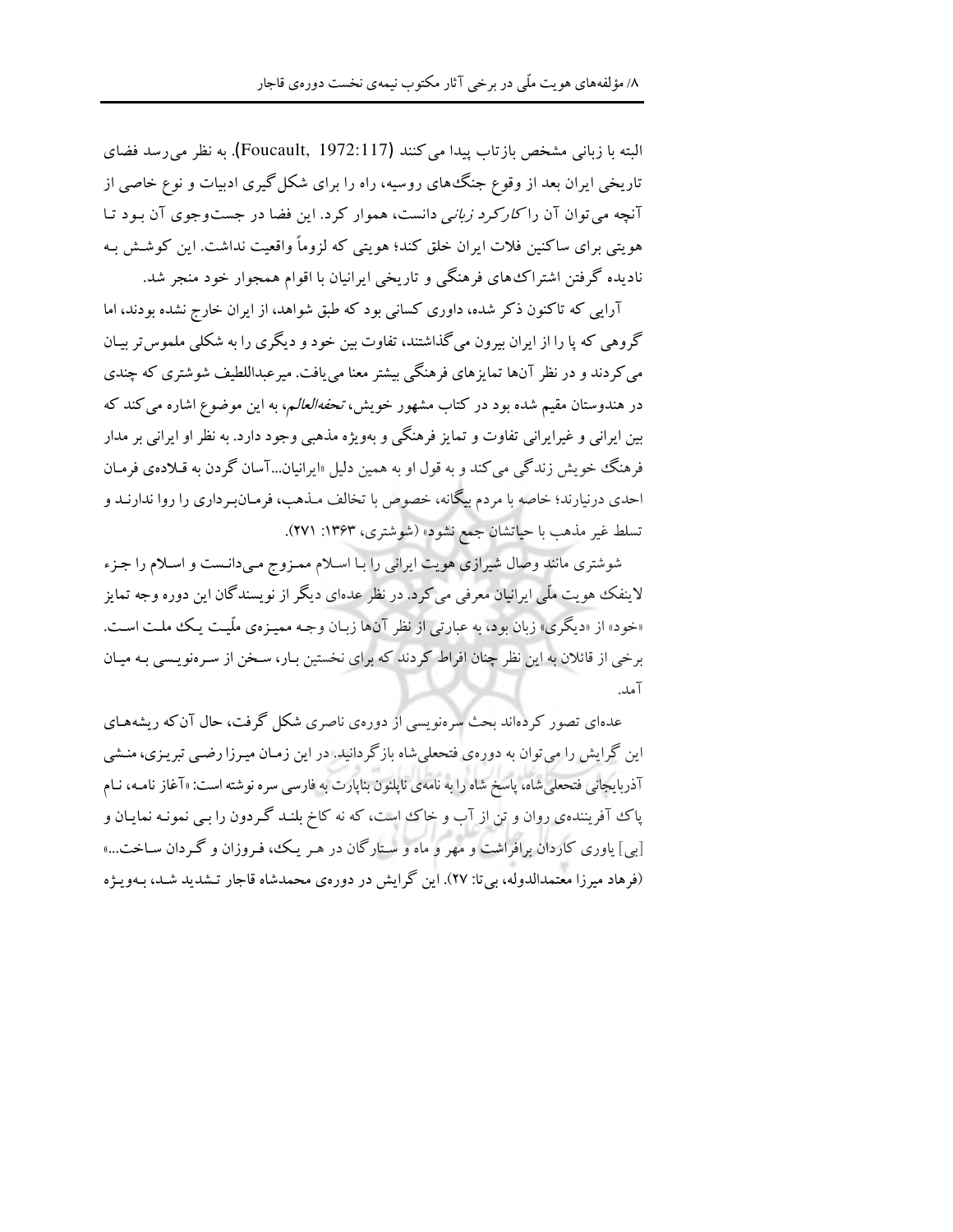زمانی که کسانی چون حاج میرزا آقاسی صدراعظم محمدشاه تلاش کردند هر طور که شده، نفوذ رو حانیان را محدود کنند.<sup>۱</sup>

بیشترین گرایش به سرەنویسی در نثر جلالالدین میرزا قاجار دیده مـی شـود (نـک، فـصلنامهي قرهنگ، زمستان ۱۳۸۷: ۴۰-۱)، اما در آثار و نامههای نویسندگان و شاعرانی مانند یغمـای جنـدقی (رک؛ مجموعه آثار یغمای جندقی، ۱۳۶۲) هم نوشتههای بسیاری به زبان فارسی سره وجـود دارد. میرزا محمد صادق وقایع;گار مروزی که معاصر سلطنت فتحعلی شاه بود، در یکی از آثار خـود، شـیم عب*اسی،* تلاش خویش برای سرهنویسی را پنهان نکرده، تا حدی که لغات جعلی فراوانی به آثار او راه پیدا کرده است: «زهی آفرینندهی جان و پدیدآرندهی آفرینش از آخشیجان، فرازنـدهی آسـمان، فروزندهي اختران، بي چون از خرد بيرون، از همه برون در همه درون بـهسـزا و روا، خـدا بـه همـه، همه را خدا، جدا از همه، بر آرندهي لاله از خاره، بارنده به جام لاله، ژاله، دهندهي بـار و بـرگ بـه داران در بهاران» (زرگری نژاد،۱۳۸۶: ۹۹/۱).

این شیوهی فکری نگاه تـاریخی نـوینی خلـق کـرد و بعـدها تـلاش کـرد هویـت ایرانـی را بـر باستانگرایی استوار کند، و البته چون این هویت در بسیاری موارد بـا واقعیـت اجتمـاعی و سـنن و آداب و رسوم مشترک مردم مغایرت داشت، با اقبالی عمومی مواجه نشد. اهمیت موضـوع از ایـن جنبه است که بهجای اینکه واقعیتهای اجتماعیی باعث شکل گیـری گفتمـانی `در تـاریخ اندیـشه شوند، عکس آن اتفاق افتاد، یعنی ابتدا همین زبانی که ما آن را مجعول مـیiمیم شـکل گرفـت و آنگاه ذهنیتهای جدید در تاریخ ایران بهوجود آمد؛ ذهنیتی که در برخی از روشـنفکران دورهی ناصری و بهویژه بعد از مشروطه مبدل به جنبش باستان گرایی شد.

در دورهی پهلـوی اول ایـن ذهنیت با ساختــار مسلط قــدرت در هــم آمیخت و در بخشــی از تحسرکههای خسود کسوشش کرد مراسم و مناسک سنتی مذهبی را بـه چـالش گیـرد (Gregory, 1989) واقعیت مهم تر دیگر این است که مردم ایـران بـا زبـان فارسـی و گــویش۵مـای

استخدار<br>۱. مثال گزارشی جانبدارانه در این زمینه، این کتـاب اسـ ت: ناطق، هما (۱۳۷۰). **ایـران در راهیـابی فرهنگـی**، پاریس: خاوران.

2. discourse.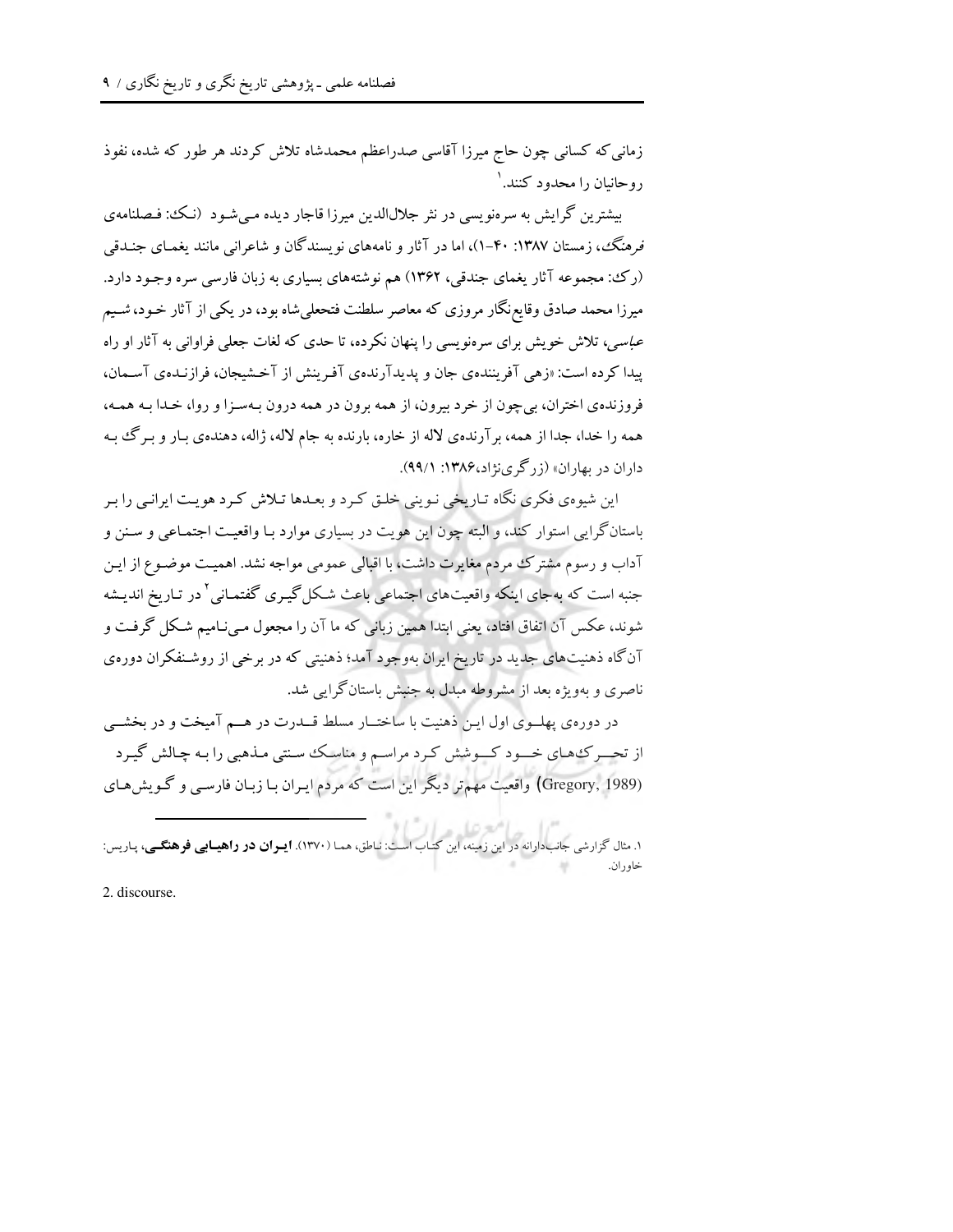قومی کردها، ترک\$ها، لرها، بلوچها، گیلکها و… مأنوس بودند. آنها با این گویش هـا و زبـانهـا ارتباط برقرار می کردند، اما با زبان مجعولی که بهتازگی سر بـرآورده بـود، آشـنایی نداشـتند و بـر اساس این زبان جدید نمی توانستند با یکدیگر گفتوگو کنند و بـه تفـاهم برسـند. پـس ایـن زبـان نمي توانست باعث وحدت ملَّى و وفاق اجتماعي باشد.

# ۳. تاریخ مشترک و هویت ملّی

در نتیجهی احساس تعلق ایرانیان به یک جغرافیای سیاسی مـشترک و تمایزآنـان از سـاکنان دیگـر سرزمینها، آگاهی هر چند سطحی از تاریخ ایران موجب شکل گیری نوعی احساس هویت جمعی در آنها شد؛ هویتی که مجموع عناصر آن ذیل یک نام یعنی ایران، گرد میآمدند. این سرگذشت مشترک دست کم در بخشی از میراث مکتوب دورهی مزبور سراسر جعلبی است و بیشتر بهفراخـور و بر محور سلطنت پادشاهان تنظیم شده که در آن روایتها، اسطوره و تاریخ به هم آمیخته است. تأکید کردن بر اسطورههای مجعول تاریخی، در نظم و نثر ایـن دوره فـراوان اسـت، بـرای مثـال در اشعار این دوره، تاریخ ایران، بیشتر در مداحیها برای آقامحمـدخان و فتحعلـیشـاه گفتـه شـده و بـه همین دلیل، عنصر آگاهی تاریخی در آن غایب است.

واقعیت دیگر این است که در این زمان، حتی هنـوز سلـسلهی هخامنـشیان شـناخته شـده نبـود، بـههمـین دلیـل در فقـدان آگـاهی تـاریخی کـه رکـن مهـم هویـت ملّـی اسـت، اغـراق گـویی و اسطورهسازی جای هرگونه تاریخنگاری را میگرفت؛ برای نمونه محمد فتح\لله ساروی در *تــاریخ* محم*دی* در مدح آقامحمدخان می سراید: «خدیو عهد و قاآن زمان، اسکندر دوران که باشـد کپينگين' و سام صمصام و فريدون فر/تهمتن تخت و بهمن پخت و رويين رخت و داراراي پيشنگ اقبسال و اشکانی جلال و پیلتن پیکر» (ساروی، ۱۳۷۱: ۲۰).

۱. نگمن کیخسرو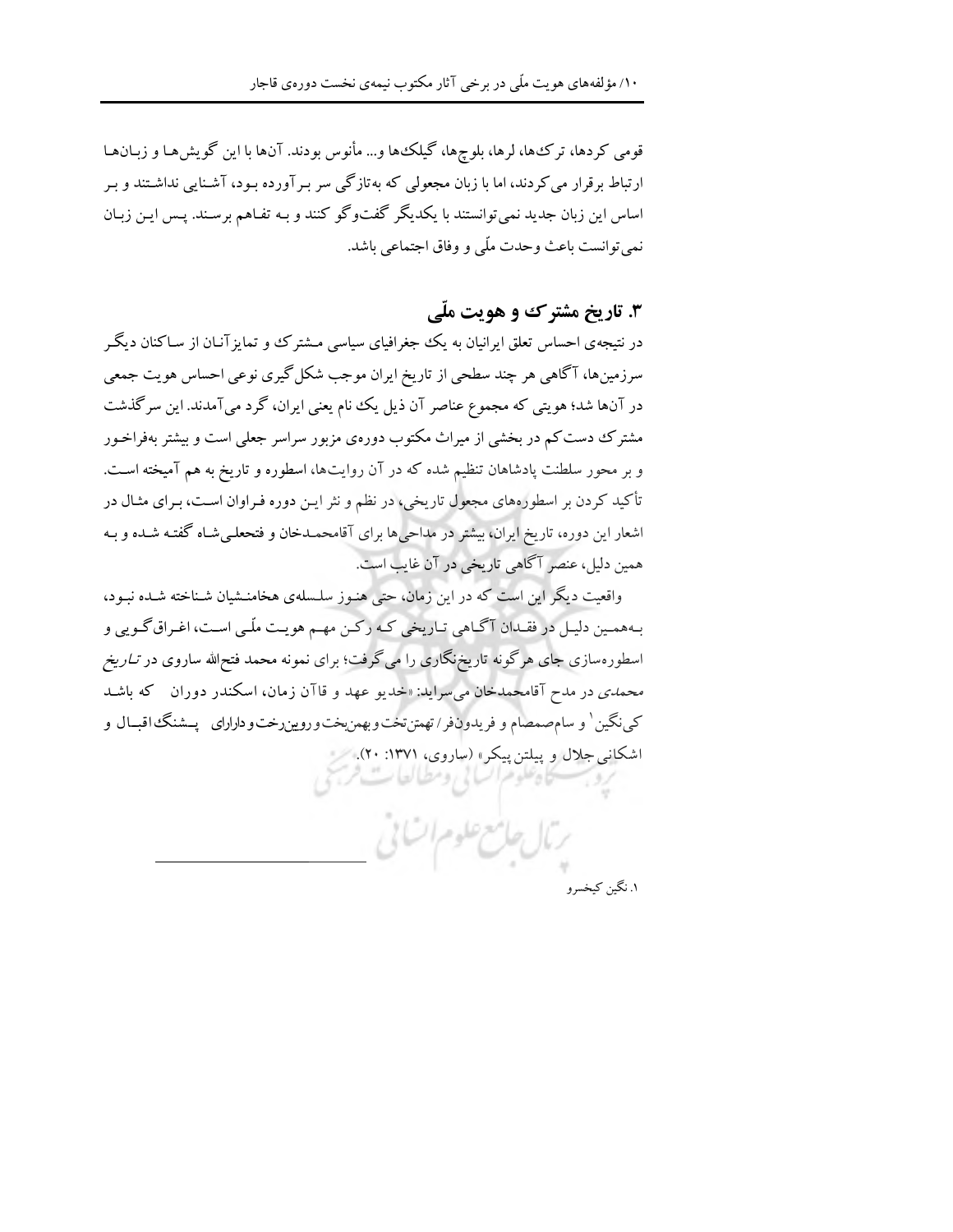ناآگاهی از تاریخ هخامنشی با اشاره به دورهی پس از آن، یعنی عهد اشکانی، تا زمان تدوین کتابهای تاریخی با محور باستانگرایی در اوج سلطنت ناصرالدینشاه ادامه یافت.' واقعیت این است که اسطوره پردازی و افسانهسرایی، نه تنها مانع آگاهی ملّی از تاریخ و ارکان هویت ملّی ایران شد (نک، ملافیروز، ۱۸۸۸) ْ، که تا دورههای بعد و شکل گیری جنبش باستانگرایی تداوم پیدا کړ د.

جلالالدین میرزای قاجار را واضع نگارش تاریخ ایران، بدون شناخت دورهی هخامنشی دانستهاند، اما می توان سابقهی چنین تاریخنگاری را به عقبتر، تا کسانی چون محمدهاشم آصف رسانید. در اسطورهپردازی به جای تاریخ;نگاری بر محور پادشاهان، برخی اسطورهها اساساً مجعول بودند. (نکت: رستم الحکما، بي تا: ۶۴)

پیامد این رویکرد به تاریخ ایران این بود که بخشی عظیم از تاریخ و فرهنگ این کشور نادیده گرفته می شد و نوعی دوگانگی میان ایران پیش از اسلام و پس از آن ایجاد می شد. با چنین تلقیای که حتی به آثار نویسندگان دورهی معاصر راه یافته است، دوران اسلامی که با پذیرش دین اسلام در میان ایرانیان آغاز شد، عصری معرفی میشود که با هجوم خارجی شکل گرفته و تا عصر حاضر سیطرهی خویش را حفظ کرده است (نک؛ دوستدار، ۱۳۷۷؛ همو، ۱۳۸۳). این نگاه به تاریخ ایران این حقیقت را نادیده میگیرد که وقتی فرهنگی با فرهنگی دیگر برخورد می کند و مؤلفههای اساسی آن فرهنگ<sup>ی</sup> را جذب میکند، دیگر نمیتوان آن را «غیر» خواند، اما برخی نویسندگان در دورهی نخست عصر قاجارها و چه بسا نویسندگان معاصر به این موضوع توجه نکردهاند که اگر فرهنگی در جامعهای بیگانه تلقی شود، هرگز به سامانهای از اندیشه و عمل مبدل نخواهد شد و جامعه آن را دفع خواهد کرد.

كادعلوم السابي ومطالعات

۱. با اینکه محمدحسنخان اعتمادالسلطنه نویسنده و دیوانسالار مشهور دورهی ناصری کتابی با عنوان «درر التیجان فی تاریخ بنبی اشکان، نوشته است، تا قبل از ترجمه ی تاریخ هرودوت و سیروپدیای گزنفون که شرح دوره یکوروش بنیان گذار سلسله ی هخامنشی است، آگاهی چندانی از این دورهی بسیار مهم تاریخ ایران وجود نداشت.

۲. اسطورهپردازی و افسانهسرایی در کنار خلق لغات جعلی نامأنوس که با عنوان پارسی،نویسی رواج داشت، تحت تأثیر کتاب مجعول «دساتیر» شکل گرفت. بنگرید به: ملافیروز بن ملاکاوس (۱۸۸۸م). **دساتیر آسمانی**، بمبئی: دت پرساد پرس.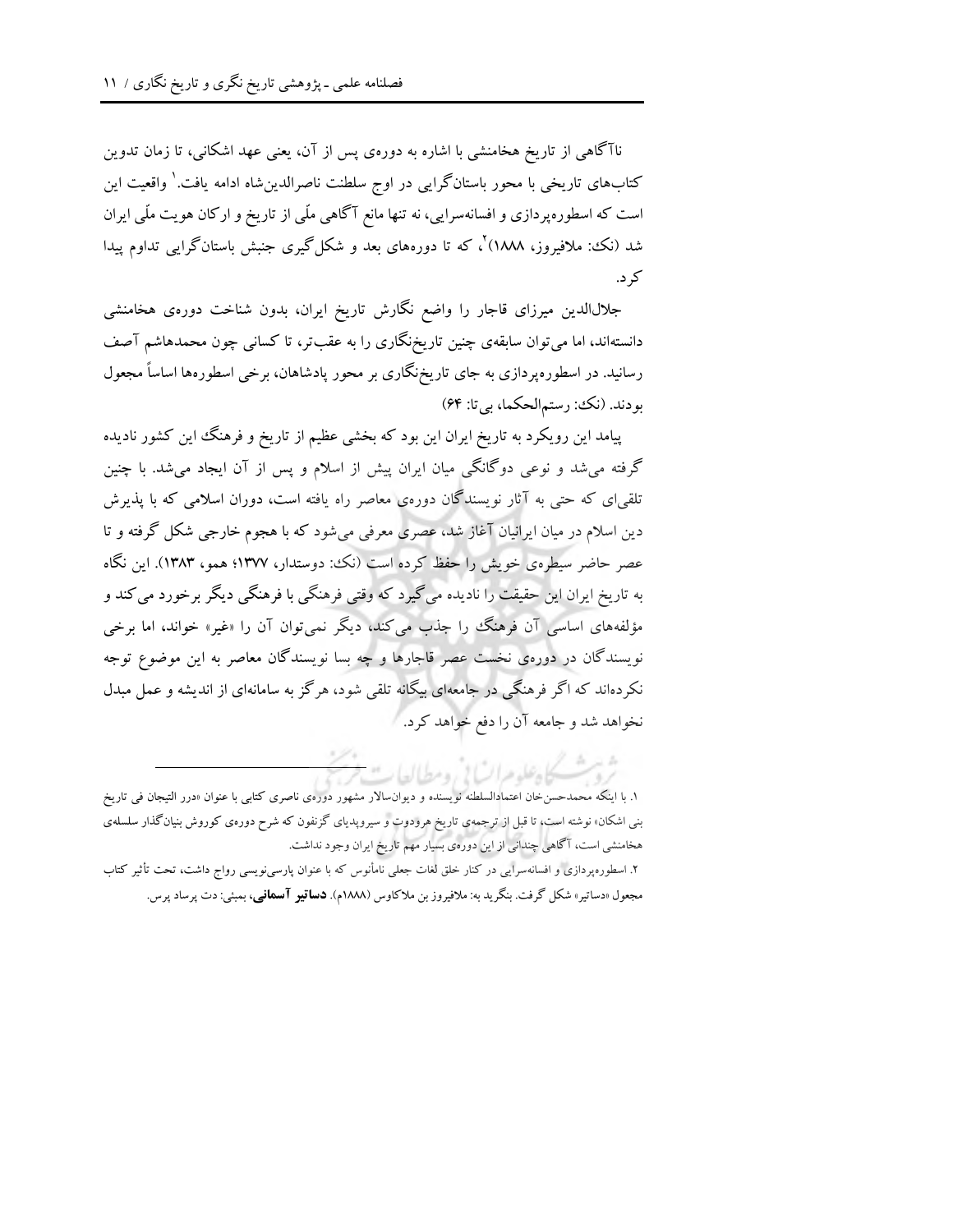اگر فرهنگی در جامعهای منشأ اثر باشد، آن فرهنگ دیگر بیگانه نیست. جنبش باستانگرایی به این نکته توجه نداشته است که اسلام نه تنها با ایران بیگانه نیست، بلکه این فرهنگ برگرفته از اسلام است که بر کلیت رفتار فردی و اجتماعی و آداب و رسوم و هنجارها و کردارهای مردم در سدههای اخیر تأثیر گذاشته است. هویتی که نویسندگان و شاعران موضوع این مقاله به آن اشاره کردهاند، بهواقع بازتابی است از خیال خود آنها، تا اشاره به واقعیتی تاریخی.

### ۴. ادبیات و هویت ملّی

تاکنون سه ویژگی برای معرفی هویت ملّی ایرانیان در پرتو تـاریخنگـری خـاص برخـی شـاعران و نویسندگان دورهی نخست قاجار عرضه شده است. جغرافیا تنها عاملی بود که همهی سکنه فـلات ایران را در برمی گرفت و می توانست معیاری برای وحدت فرهنگبی و هویت ملّبی باشـد، هرچنـد تعریف دقیق و مبسوطی از آن وجود نداشت؛ زیرا زبان از همین زمان آلـوده بـه پیرایـههـای بـدون خاستگاه شد و به جعل واژههای بدون تبار و سرهنویسی انجامید. اسطورهپردازی هـم نمـی توانـست مؤدي به آگاهي تاريخي شود و برعکس، نوعي جهل مرکب به تاريخ خـود و ديگـري بـه ارمغـان ميآورد.

می توان برای اندیشهی نویسندگان و شاعران دورهی نخست حکومت قاجارها در این زمینه سه ویژگی برشمرد. آنها عمدتاً تصویر ایران را بـه شـکلی باژگونـه مجـسم کـردهانـد، بـهطـوری کـه مهمترین خصیصهی وحدت و هویت ملّمی که آبشخور آن، فرهنگ متأثر از احکـام دینـی بـود، بـه فراموشی سپرده شد و به اسطورهسازی و افسانهپردازی بسنده شد.

باژگونهنویسی بخش مهمی از تاریخ ایران دوران اسلامی را نادیده میگرفت و تاریخ مشترک این کشور با سایر سرزمینهای همجوار را به شکلی وارونه بیان می کرد. یک دلیل آن این است که هر قومی هویت خویش را با قرارگرفتن در مقابل یک بیگانه و رقیب تعریف می کند، نکتهی مهـم این است که این دوگانهسازی در بسیاری موارد منطبق با واقعیت نیست.

در مطالعهی ما، تفکیک و تمایز صوری بین خود و دیگری به تلاش برای جعل هویتی انجامیـد که نه در تاریخ ایران سابقهای داشت و نه در فرهنگ و آداب و رسوم مردم این کشور، زیرا بخش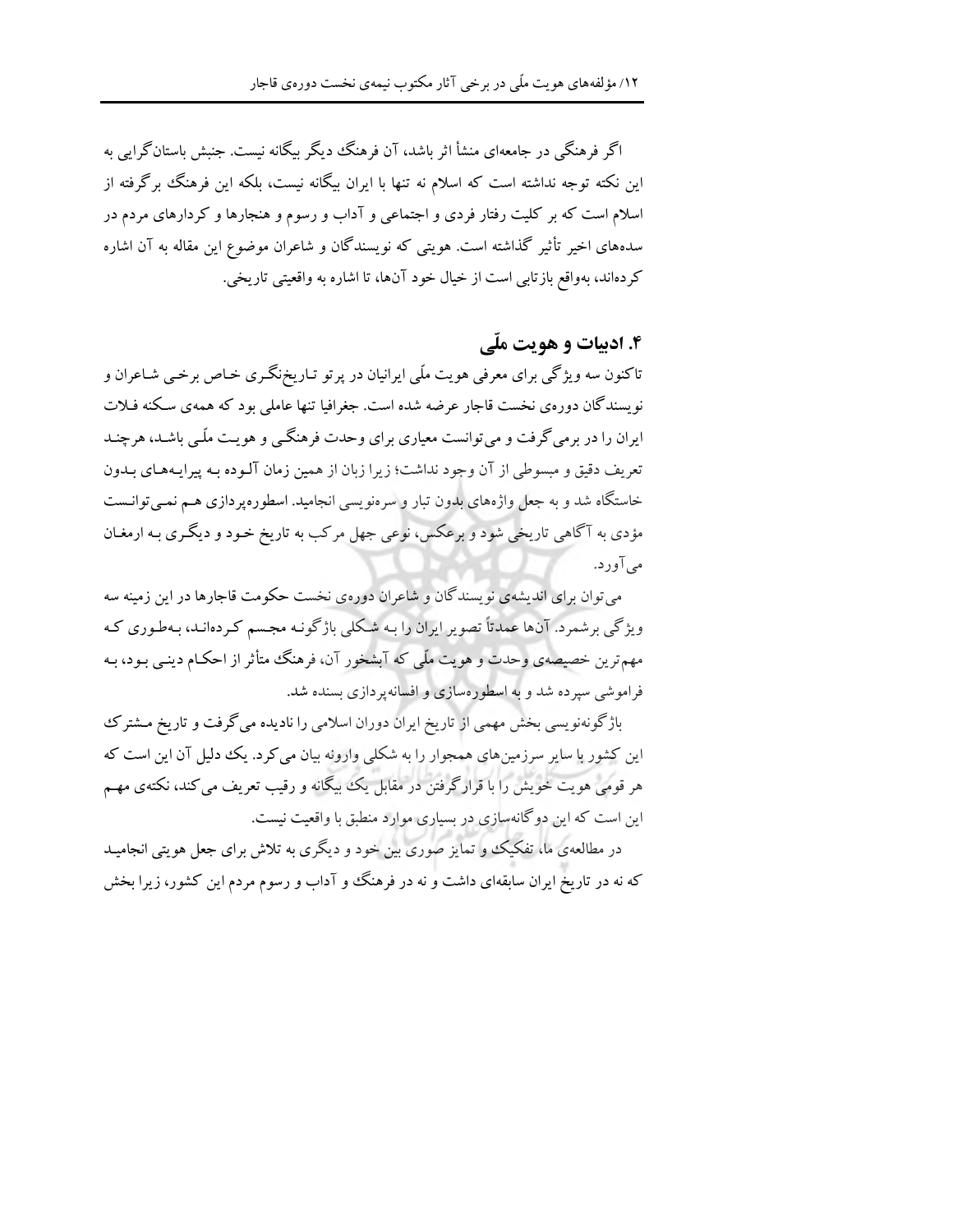بزرگی از تاریخ و سنن سکنهی ایران با میراث دوران اسلامی عجین شـده اسـت، بـهطـوری کـه از آغاز این دوران نمیتوان ایران و اسلام را از یکدیگر تفکیک کرد. گاه اغراق گویی و اسطورهسازی (برای مثال در اشعار وصال شیرازی، شاعر همعصر فتحعلی شاه و محمدشاه)، صبغهای به ظاهر ایرانمدارانه پیدا کرده و چنین بازتاب یافته است: این همان کشور ایرانست که هر یک زشهانش پاج از کشور شاهان جهاندار گرفت این همان کشور ایرانست که هر یک زیلانش مسلم مهم نبرد از همه بهرام به بیغار گرفت (وصال، ١٣٧٨: ٧۶)

پیامدهای جنگ های ایران و روس حبّ وطن را به گونـهای پـرورد کـه عـدهای از شـاعران و نویسندگان آن عصر، حماسههایی پرشور دربارهی نبرد ایرانیها علیه انگلیسیها در خلیج فـارس، در

دورهی کر یمخان زند، خلق کردند، از جمله محمدهاشم آصف در شعری سروده است:

| بـه اهــل ستيز و نبردان آن | بنـازم بـه ايـران و مـردان آن |
|----------------------------|-------------------------------|
| ز ایران و اهلش هراسان شدی  | فرنگی ز ایران چو ترسان شدی    |
| چو ایران شنیدند کردند غش   | ز تشویش، آن قـوم ابلیسوش      |
| به ایرانزمین صد هزار آفرین | جهان مفتخر دان به ايرانزمين   |

(رستم الحكما، ١٣٨٢: ۴٠۵)

با آنکه در چنین شعرهایی یا در برخی نثرهای حماسی، از شکوه ایرانزمین تمجید، و تحسین شده است، واقعیت این است که از درون این سرودهها آگاهی تاریخی برای جستوجوی عناصر اصلی هویت ملّی استخراج شدنی نیست.

۵. شکل گیری مقدمات اندیشهی باستان گرایی از برخی دیدگاههای جامعهشناختی، جنگ و هجوم خارجی عمدتاً باعث وفاق اجتماعی و وحدت ملّی میشود. از نظر فرهنگی نیز اشغال شدن خاک ییک کشور بهدست قوای نظامی کشوری دیگر،

١. په سکون نون، سين و تاء.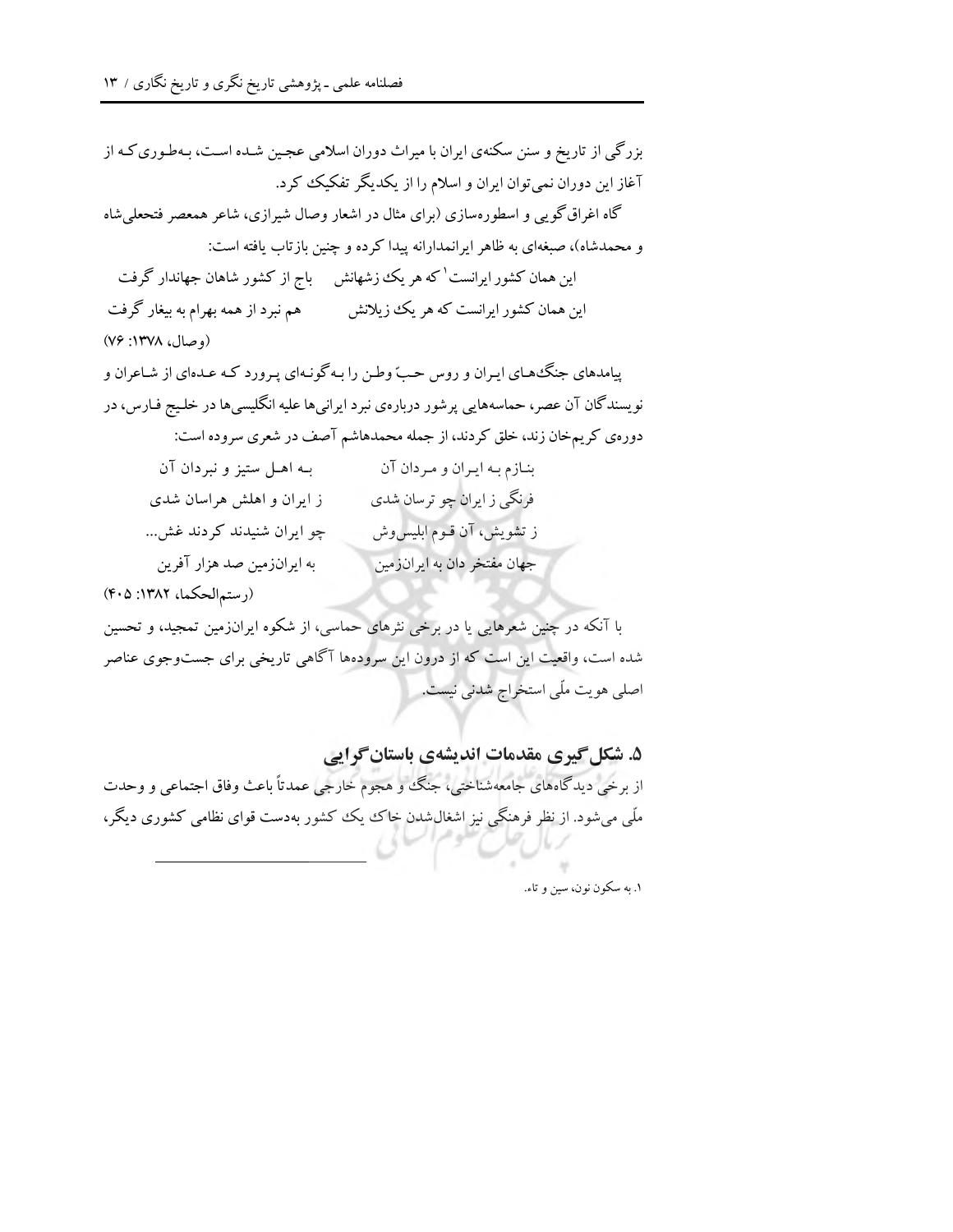پیامدهای خاصی در پی دارد؛ زیرا عملاً دو قوم با ویژگی های متفاوت با یکدیگر رویارو می شوند. در نخستین رویاروییها تمرکز بر ویژگیهای ظاهری از شکل و هیئت مادّی است تا اخلاق و مذهب. رضاقلي خان هدايت در تاريخي مملو از نثر متكلف و مصنوع، سروده است: دلیران ایران چو غرنـده ببر پیست شـده خشمگین در نبـرد هـژبر ز دیگر طرف سرخرویان روس فروزنده چون قبله گاه مجوس (هدايت، ١٣٣٤: ٣٩٥)

ویژگی های ظاهری سرآغاز تمایز نهادن بین «خود» و «دیگری» است که درکمی صوری از طرف مقابل در پی دارد. در این مرحله، عناصر هویت خودی، با خیره شدن در سیمای طرف مقابل و کشف اشتراک ها و افتراق های خود و دیگری تعریف می شوند، بهعبارتی فهم «خود» با توجه به فهم «غیر» ممکن می شود. معمولاً در این شرایط احساس بر هرگونه تحلیل و تبیین عقلانی غلبه می کند، صفتهای نایسند به طرف مقابل و وصفهای حمیده به خود نسبت داده می شوند، برای مثال سیاه روس در مقابل لشکر یان ایران در جنگ۱های زمان فتحعلی شاه چنین توصیف شدهاند: همه سينه چاک و همه تن نگون همه دشت خاک وو همه خاک خون گريـزان ز گردان يـولاد يوش دلیـران روسی چو دیو از سروش

(صبا، بي تا: ٢۴)

سرهنویسی در ادبیات نتیجهی قرارگرفتن شاهان در محور تحولهای تـاریخی بـود، بـرای مثـال صبا منظومهای با نام *شاهنشاهنامه* سرود. او در ایـن منظومـه بـه صـراحت سـروده اسـت: «بـه آیـین گوینده ی یهلوی/کنم نامور نامهی خسروی» (صبا، ۴۱).

*اثر حم*اسی *شاهنشاهنامه* یکی از آثار ادبی مهم عصر فتحعلی شاه است. بخشی از ایـن منظومـه دربارهی جنگههای ایران و روسیه است و در بخشی دیگر از آن از میـراث ایـران دورهی باسـتان تمجید شده است، ولی دربارهی روحانیانی که با صدور فتواهـا و احکـام خـویش در تهییج مـردم برای شرکت در جنگ تلاش کرده بودند، بهطور معناداری سکوت کرده است. واقعیت این است که مجتهدان در تشویق مردم برای شرکت در جنگ به منظور بازیس گرفتن سرزمین های از دست رفته در دورهی اول جنگ های ایران و روس، نقشی کلیـدی داشـتند، امـا سـرایندهی *شاهنــشاهنامه*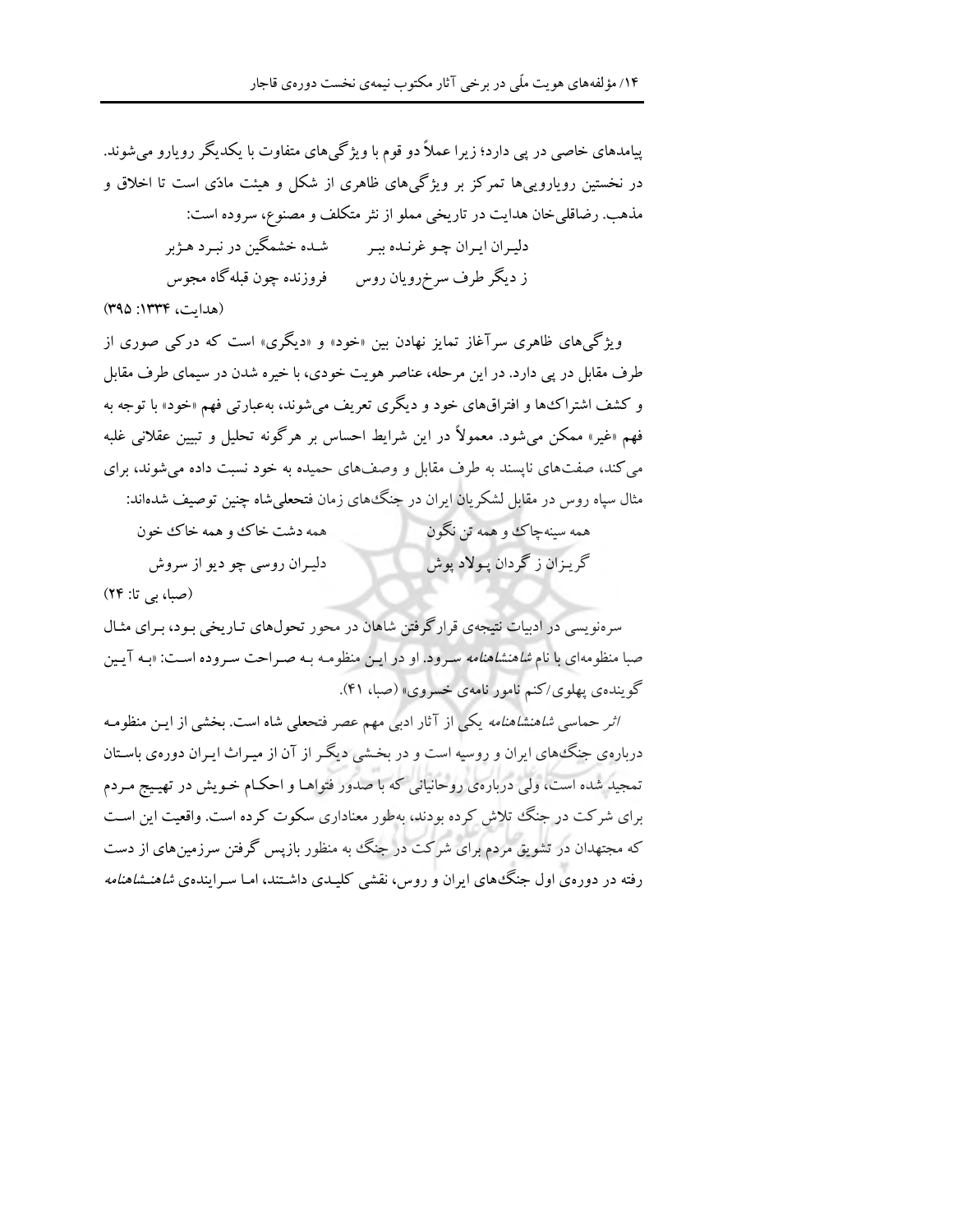توجه به فرهنگ ایران پیش از اسلام را سرلوحهی کار خود قرار داده است و بـالاتر از آن، اینکـه تلاش کرده است از به کار بردن واژههای عربی که مبین بخشی از هویت ایرانبی اسلامی ایرانیان بو ده است، پر هېز د.

به نظر میرسد که برخی شاعران و نویسندگان این دوره تلاش کردهانـد تـا هویـت ایرانـی در دوران پس از اسلام را که با مبانی این دین ممزوج شده است، بـه شـکلی مجعـول و مخـدوش بـه خوانندگان خویش منتقل کنند. نتیجهی این تلاش ها شکل گیری یدیدهی باستان گرایبی در دورهی سلطنت ناصرالدین شاه شد. این تلاش ها را می توان نوعی علاقه به هر آنچه میراث تاریخ ایران پیش از اسلام خوانـده مـی شـود تلقـی کـرد. دقیـقتـر اینکـه، ایـن دسـته از نویـسندگان و شـاعران در جستوجوی بازیابی آن چیزی بودند که بومی خوانده میشود. این گروه بر آن بودند کـه میـراث آن دورهي تاريخي را احيا كنند، بهعبارتي مي خواستند سنن و آداب و رسوم و آيين هـايي را زنـده کنند که عهد تاریخی آنها سپری شده بود. بیشترین تـلاشهـا هـم متمرکـز بـر مقاومـت در برابـر فرهنگی بود که غیر تلقی می شد.

آنها در جستوجوي چيزي بودند که هويت «اصيل» قومي خوانده مي شود. اين گروه سوداي احیای چیزی را داشتند که ویلیامز و کریسمن آن را سنتهای فرهنگی بومی خواندهاند کـه آلـوده نشدهاند (Williams & Chrisman, 1994: 14)اما این عده توجه نداشتند که سودای احیای تمدنی از دست رفته، یا «تمنای محال بازگشت به صورت نوعی تاریخ منسوخ» از نظر فلسفی در حکم امتنـاع اعادهي معدوم است(رک فرديد، ١٣٥٢) .

۶. تحقیر میراث ملّی ایران

نتیجه ی توجه برخی نویسندگان و شاعران دورهی قاجار به عناصری که در اصطلاح «ملّی» خوانده می شوند، برخلاف کشورهای اروپایی که به اندیشههای عظمتطلبانه و ملّی گرایانهی افراطی انجامید، ابزاری برای تحقیر میراث ملّی شد. در این آثار، اگرچه گاه وزیران و درباریان کانون انتقاد واقع میشدند، در بسیاری موارد کل میراث تاریخ ایران به طعن گرفته میشد. وصال شیرازی در برخی اشعار خویش کل میراث ایران باستان و میراث دوران ایران اسلامی را یک جا به باد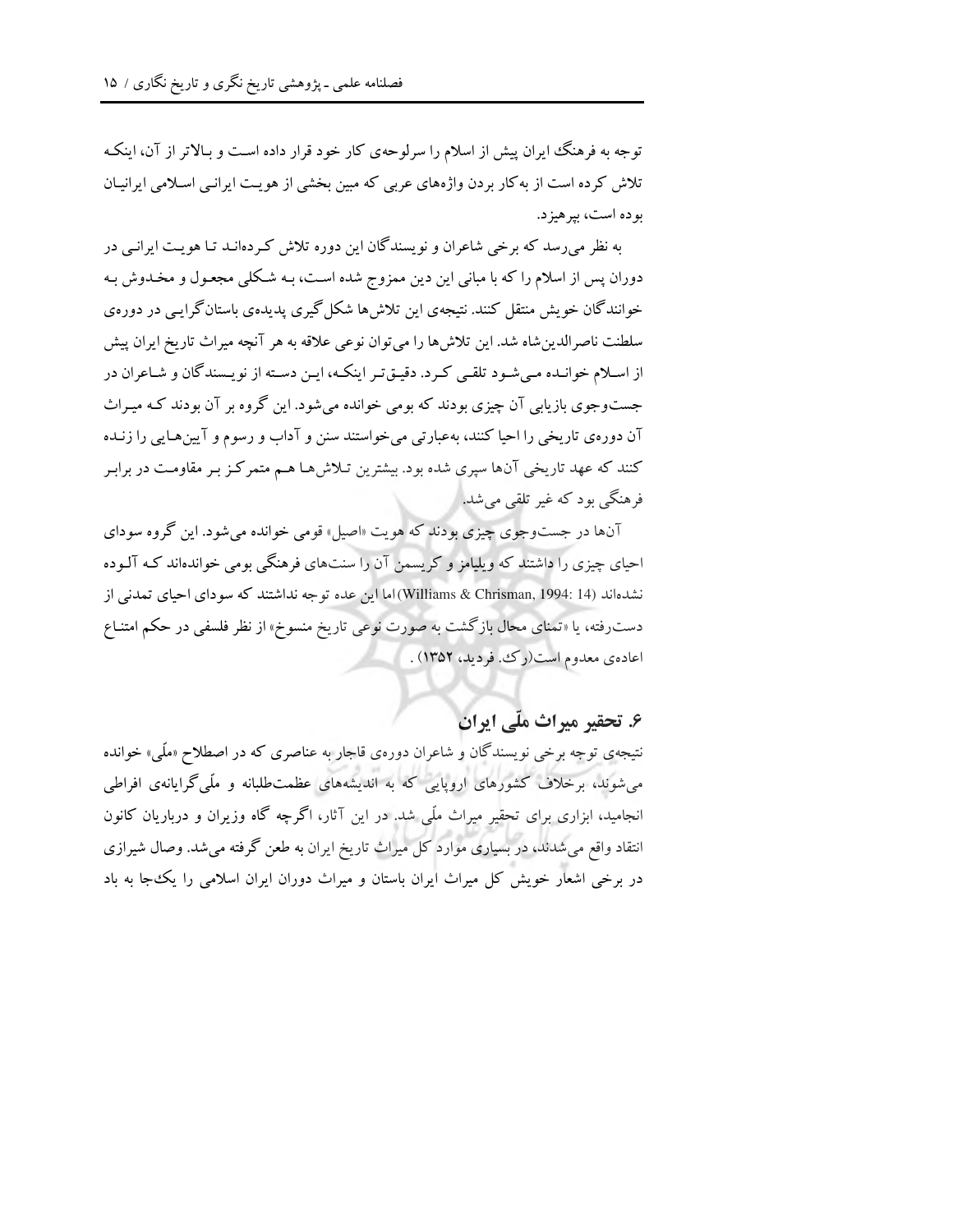سخره می گیرد و حتی به شخصیتهای تاریخی، مانند بیهقی و این خلکان و مغازی واقدی و مرزباننامه هم حمله میبرد:

| یاوه درای چند را گوش نهم به داستان | چند به هرزه واکنم نامهی شوم باستان |
|------------------------------------|------------------------------------|
| گه شنوم زبیهقی، گـاه زابـنخلكان    | برشمرم زاحمقي وحي نهيق هرشقي       |
| سيـرت شـوم واقدى نامهى نحس مرزبان  | خوانم و آه برکشم سرد دم از جگر کشم |
| (وصال، ۱۳۷۸: ۴۰۵)                  |                                    |

این تحقیر میراث تاریخی و ملّی سرانجام زمینهی شکل گیری نظام اندیشهای را فراهم کرد که بعدها، بی|عتنا به هویت ملّی کشور، راه برون٫فت را توجه به غرب و تقلید بیچون و چرا از ظواهر تمدن کشورهای اروپایی جستوجو می کرد (رک؛ توکلی طرقی، ۱۳۸۲: ۴۱ - ۶۴).

این موضوع برای مطالعات راهبردی بسیار اهمیت دارد. از نظر فلسفی هرگاه بین خود و دیگری، یا بین اصیل و بیگانه ضدیتی آشتی،ناپذیر تصویر شود، کار به جایی می٫رسد که هر چه غیربومی تلقی میشود، طرد و نفی میشود، فارغ از اینکه آیا آن «چیز» میتواند کارکردی داشته باشد یا خیر، و نیز به این موضوع توجهی نمیشود که هویتها در طول تاریخ سیال $اند و در اثر$ تبادلهای فرهنگی و قومی و اجتماعی و جغرافیایی در هر دوره تحول پیدا می کنند. (داوری، ۱۳۷۹: ۶۰) به قول ادوارد سعید تلاشهای بومیگرایانه هماره روایتهایی دربارهی گذشته و حال ترویج میدهد که عوامفریبانه است و حتی در برخی مواقع با واقعیتهای پیرامون هم بیگانهاند. (Said, 1993: 228-29)

در این مقاله تلاش شد تا نشان داده شود بومیگرایی در میان بخشی از روشنفکران و نویسندگان دورهی نخست قاجار به بعد، با نگاه تاریخی خاص در قالب جنبش های باستانگرایی متجلی شد. این گرایش درحقیقت، چیزی جز تن۱ددن به گفتار مسلط جوامع سرمایهداری نبود که بشر را بر اساس ویژگی های نژادی، مذهبی و قومی از یکدیگر تفکیک می کرد. در قرن نوزدهم برتری طلبیهای نژادی و قومی خاص اروپاییها بود، همان طور که تحقیر ملل دیگر به دلیل اعتقادات مذهبيشان نيز خاص آنها بود. المسمو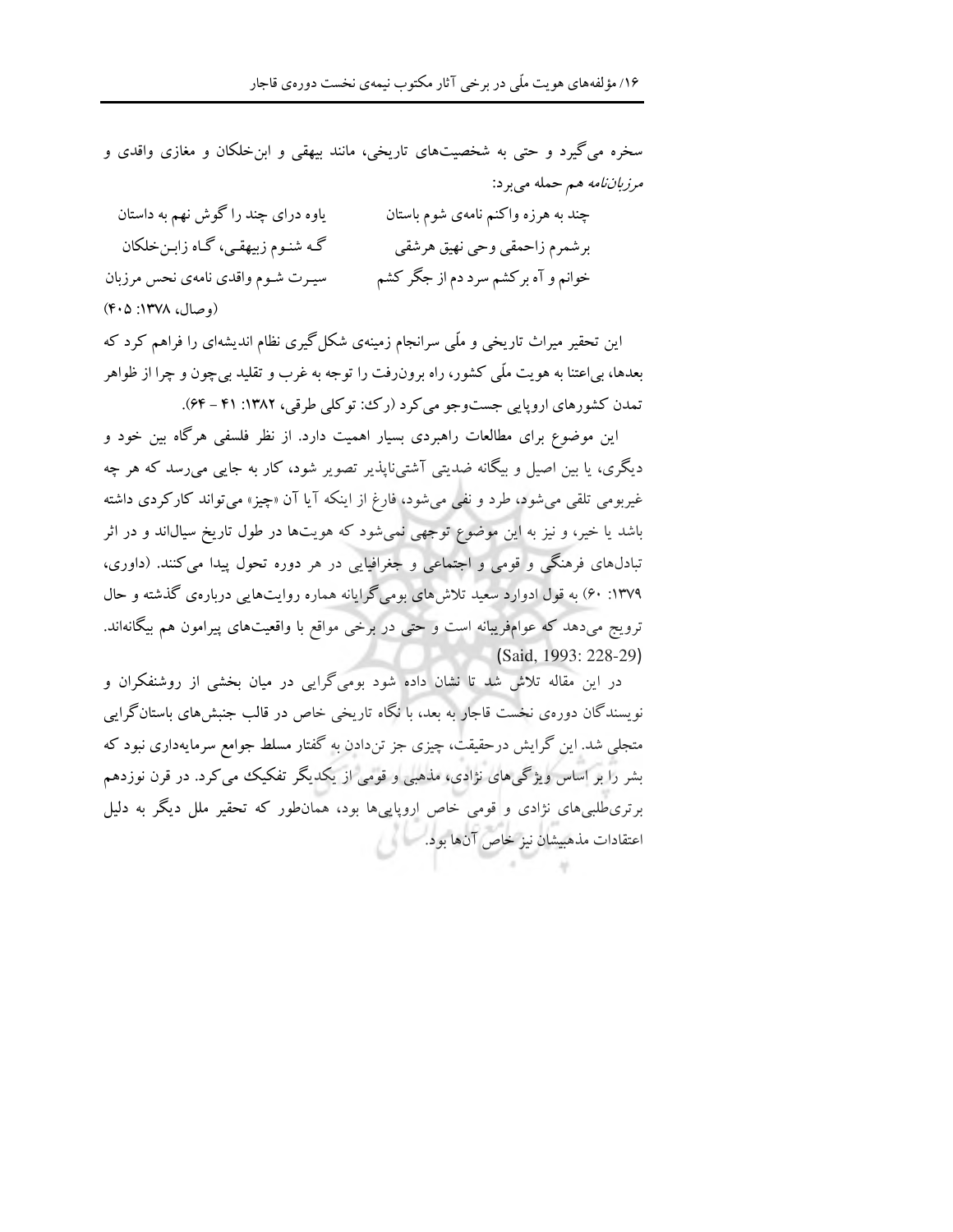اندیشهی باستانگرایی، گرچه تلاشی برای احیای هویتی از دست(فته بود که تمنای بازگشت به آن چیزی جز تمنای اعادهی معدوم نبود، در صورت افراطی خود میتوانست به جنبشی ضداسلامی مبدل شود. در بخشی از تاریخ معاصر کشور چنین شد. از درون این سامانهی فکری چیزی جز دشمنی بیهوده با مثلاً اعراب، تقدیس اسطورههای خیالی، تأکیدکردن بر سنن مهجور و درافتادن به دامی که اروپا تدارک دیده بود، نمی توانست بر آید، دامی که با جعل ایدئولوژیهای باستانگرایانه که مقدمهای بر جنبش های ملّبی گرایانهی افراطی تلقی می شد، راه را بر هرگونه تفاهم بین کسانی که دست کم شرایط گفتگو با یکدیگر را داشتند، بست.

## نتيجه گيري

زمینهی توجه به مقولهی هویت ملّی و برجسته کردن عناصر بریادارندهی این هویت در نیمـهی نخـست دورهی قاجار، بیش از هر چیز جنگ های ایران و روس بود. در واقع بعد از این سلسله جنگ ها عده ای از شاعران، نویسندگان، مورخان و سفرنامهنویسان دیدگاه تاریخی ویژهای خلق کردند و تلاش کردنـد تا طرحي نو در سيماي فرهنگي ايران دراندازند و تحت تأثير ديدهها و شنيدههـاي خـود از سـاير نقـاط عالم، الكويي نوين براي فهم هويت ملّى ايران فراهم آورند.

این تلاش در عمل شکل گیری اندیشهای را در پی داشت که در تاریخ معاصر ایران به باستانگرایی مشهور است. بر خلاف برخی تصورهای رایج، این اندیشه نـه تنهـا صـرفاً مربـوط بـه حـوادث بعـد از مشروطه نیست، واقعیت این است که ریشههای آن را می توان در دورهی فتحعلی شاه قاجار ردیابی کرد. اندیشهی مذکور چند رکن داشت: نخست، تصویری نه چندان دقیق از جغرافیای ایران زمین؛ دوم، جعل تاریخی که بیشتر مبتنی بود بر افسانهپردازی و اسطورهسازی ناشی از احساسات تـا تعقـل فلـسفی؛ سوم، جعل واژههاي عجيب در پرتوي جنبش سرهنويسي يا پارسي گويي.

نکتهی مهم دربارهی تلاش ها نادیده گرفتن بخشی مهم از تاریخ ایران است کـه بـا اسـلام ممـزوج شده و درست به همین دلیل، تاریخ ایران اسلامی خوانده میشود، به عبارتی مفهوم ایران اسلامی بیانگر این نکته است که به هیچ وجه، نمی توان در دوران اسلامی برای ایران هویتی کاملاً مستقل از ایـن دیـن تصور کرد. موضوع دیگر این است که همان اسطورهسازی و افسانهپردازی، تـا حـد زیـادی بـه تحقیـر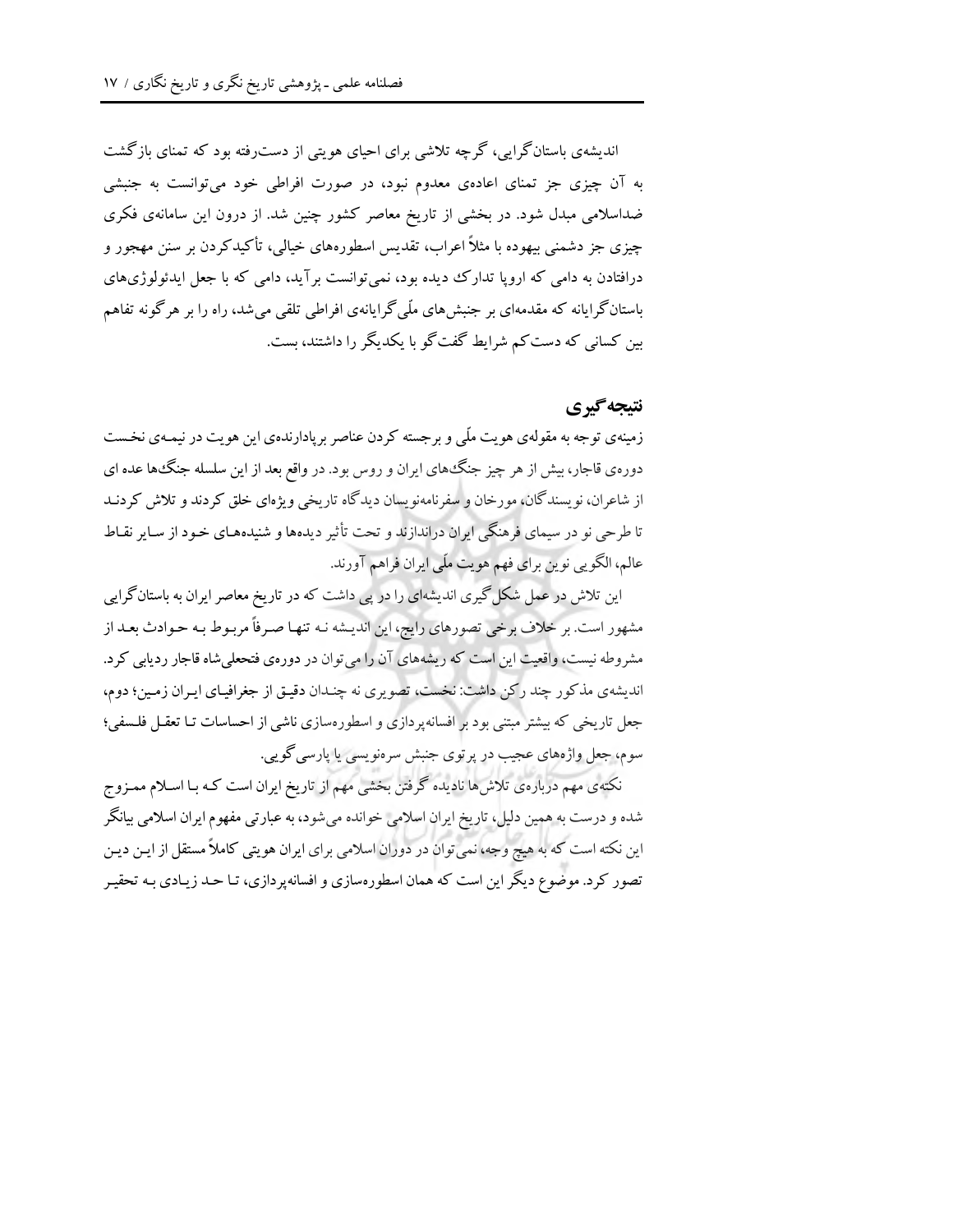میراث ملّی ایران، اعم از تـاریخ و ادبیـات انجامیـد. ایـن رویکـرد تـا دهـههـا بعـد، در آثـار بـسیاری از نویسندگان و شاعران متجلی شد، بنابراین برخی موضوعها در این آثار که در این مقاله به آنهـا اشـاره شد، نه تنها با مقولهي هويت ملَّى سازگاري نداشتند، عمدتاً خود يكي از عوامل مهم امتناع فهم عناصر و مؤلفههای هویت ملّی شدند. این مسئله سرانجام، در قالب شعارهای عربستیزی و تشویق فرنگی مـآبی، مبدل به یکی از تهدیدهای جدّی برای فهم دقیق مؤلفههای اساسی تاریخ و فرهنگ ایران شد.

#### منابع

- آباديان، حسين (١٣٨٧). «روايت و فراروايت تـاريخي در انديـشهي جـلالالـدين ميـرزا قاجـار». فصلنامهي فرهنگ، سال بيستويكم. ش ۶۸، تهران: صص ۴۰-۱.
- –آذر بیگدلی، لطفعلی بیک (۱۳۷۸). آتشکدهی آذر، نیمهی دوم بـه کوشـش میرهاشـم محـدث. تهران: انتشارات امير كبير.
- اعتمادالسلطنه، محمدحسن خـان (۱۳۰۹ ق). **دررالتيجـان فــي تــاريخ بنــي اشــكان**. تهـران: دارالانطباعات و دارالترجمه.
	- تو کلی طرقی، محمد (۱۳۸۲). **تجدد بومی و بازاندیشی تاریخ**، تهران: نشر تاریخ ایران.
- خاوری شیرازی، فضل ا... (۱۳۸۰). **تاریخ ذوالقرنین**. تهران: سازمان چـاپ و انتـشارات وزارت فرهنگ ووارشاد اسلامي.

-داوري اردكاني، رضا (١٣٧٩). دربارهي غرب. تهران: هرمس. دنبلی، عبدالرزاق بیک مفتـون (۱۳۵۱). ه**آثر سـلطانیه**. بـه کوشـش غلامحـسین صـدری افـشار، تهران: ابن سبنا.

- -دوستدار، آرامش (۱۳۸۳). **امتناع تفکر در فرهنگ دینی**. پاریس: خاوران.
	- -دوستدار، آرامش (۱۳۷۷). **درخشش های تیره**. یاریس: خاوران.
- رستمالحكما، محمدهاشم آصف (١٣٨٢). رستمالتواريخ. به تصحيح ميترا مهرآبادي. تهران: دنیای کتاب ا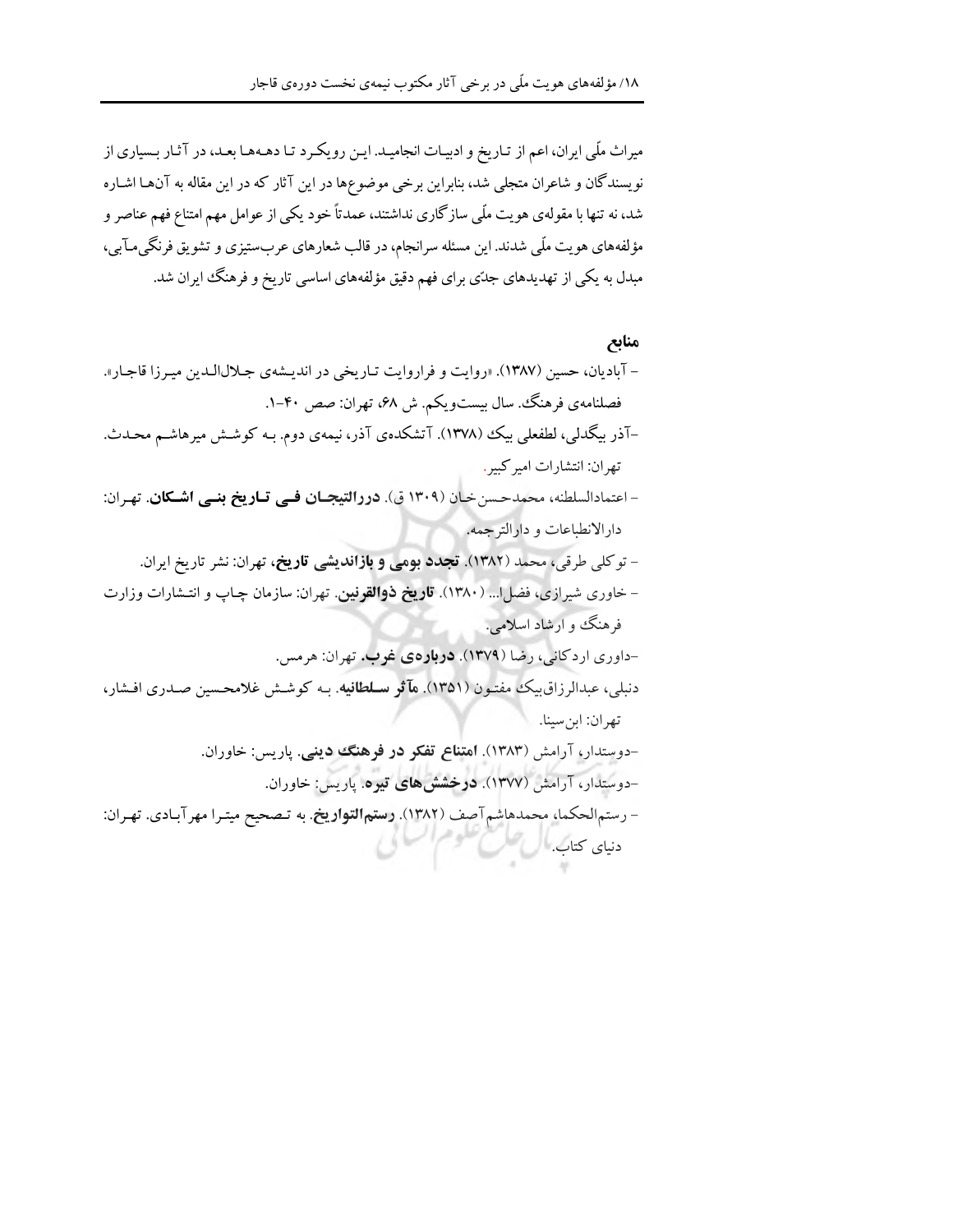- رستمالحکمـا، محمدهاشـم آصـف (بـي تـا). دسـتوريiامـهي فيـروزي. نـسخهي خطـي. تهـران: کتابخانهی مرکزی دانشگاه تهران. - زرگرینژاد، غلامحسین (۱۳۸۶). **سیاستنامـههـای قاجـاری.** تهـران: مؤسـسهی تحقیقـات و توسعهي علوم انساني. - ساروی، محمدتقی (۱۳۷۱). **تاریخ محمدی**. تهران: امیرکبیر. - سعید، ادوارد (۱۳۸۲). **شرقشناسی**، ترجمـهی عبـدالرحیم گـواهی. تهـران: دفتـر نـشر فرهنـگ اسلامى. - شوشتري، ميرعبداللطيفخان (١٣۶٣). تحفهالعالم و ذيلالتحفه، بهاهتمام صمد موحد، تهـران: كتابخانەي طهورى. – صبا، فتحعلي خان (بي تا). **شاهنشاهنامه**. چاپ سنگي. بمبئي. - فردید، سیداحمد. «سقوط هدایت در چالهی هرز ادبیـات فرانـسه». روزنامـهی اطلاعـات. مـورخ دوم اسفندماه ١٣۵٢، ص ۶. - فتحعلي شاه قاجار (١٣٧٠). ديوان كامل اشعار فتحعلي شاه قاجار «خاقان». بـه اهتمـام حـسن گل محمدي. تهران: اطلس. - قائم مقام فراهانی، میرزا ابوالقاسم (۱۳۷۳). ه**نشآت**. تهران: شرق. - قائم مقام فراهاني، ميرزا ابوالقاسم (١٢٩٨). ديوان قائم مقام. ضميمه ي سال دهـم مجلـه ي ارمغـان، تهران. - قائم مقام فراهانی، میرزاعیسی (۱۳۸۰). **احکام الجهاد و اسباب الرشـاد**، بـه تـصحیح غلامحـسین زرگريiژاد. تهران: بقعه. - گزنفون (۱۳۵۴). **سیرت کوروش کبیر**، ترجمهی ع. وحید مازندرانی، تهران: شـرکت سـهامی كتابهاي جيبي. – مالکوم، سرجان (۱۳۶۲). **تاریخ ایوان**، به کوشش مرتضی سیفی قمی تفرشی و ابراهیم زندپور، تهران: فرهنگسرا و پساولمي. – مجموعه آثار یغمای جندقی (۱۳۶۲). ۲ ج، تصحیح سیدعلی آل داود، تهران: انتشارات توس.